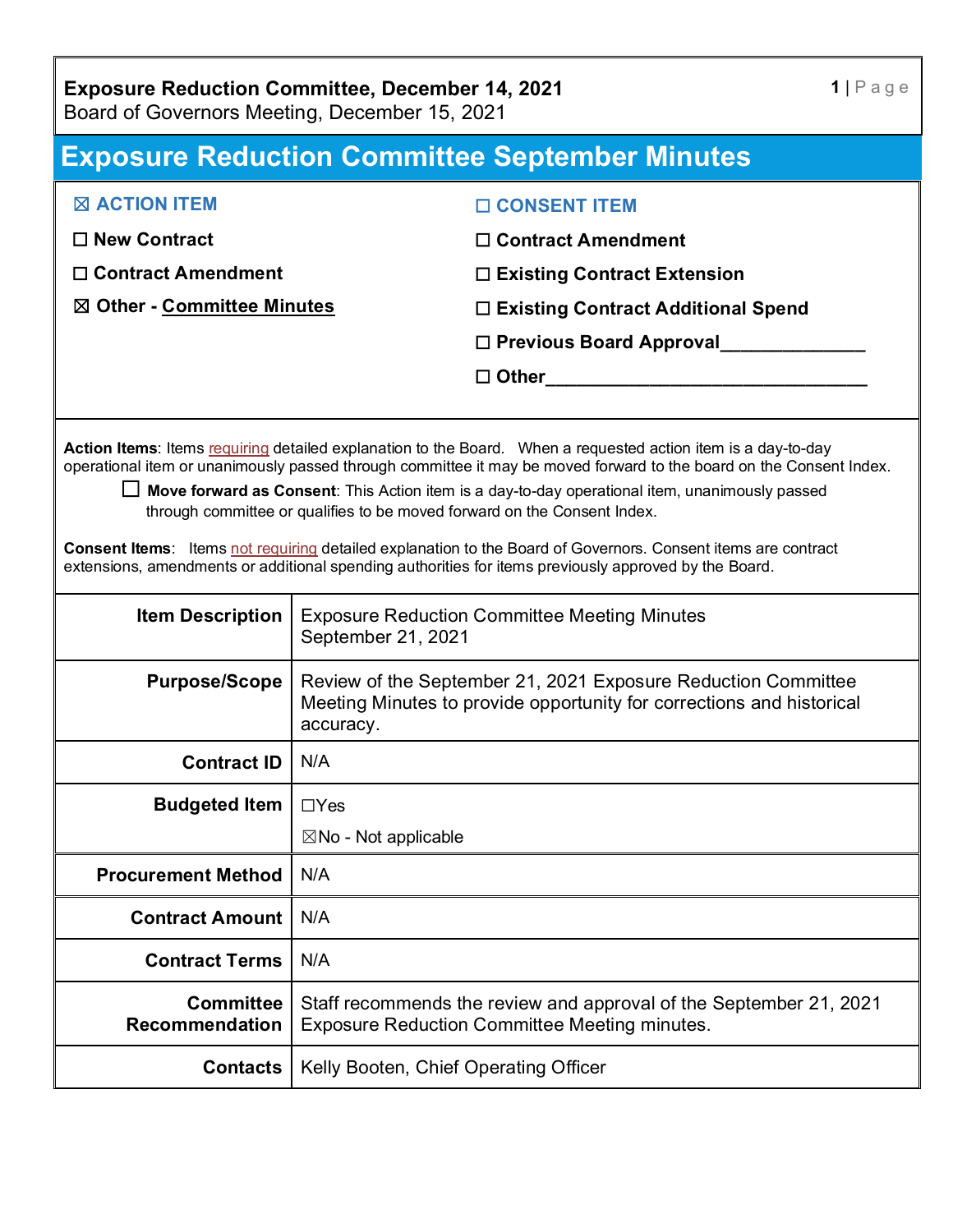#### **CITIZENS PROPERTY INSURANCE CORPORATION**

#### **Summary Minutes of the Exposure Reduction Committee Meeting Tuesday, September 21, 2021**

The Exposure Reduction Committee of Citizens Property Insurance Corporation (Citizens) convened at the Hyatt Regency Coral Gables on Tuesday, September 21, 2021.

#### **The following members of the Exposure Reduction Committee were present:**

Nelson Telemaco, Chair Carlos Beruff, Board Chair Lazaro Fields Kelly Booten, *Staff* Christine Ashburn, *Staff* Jennifer Montero, *Staff*

#### **The following Citizens staff members were present:**

Barry Gilway Jay Adams Joe Martins Mark Kagy Tim Cerio Violet Bloom

#### **The following Citizens staff members were present telephonically:**

Carl Rockman Scott Crozier Stephen Guth

#### **Call Meeting to Order**

Roll was called. Chairman Nelson Telemaco, Board Chair Carlos Beruff, and Governor Lazaro Fields were present, and a quorum was established. Chairman Telemaco called the meeting to order.

#### **1. Approval of Prior Meeting's Minutes**

**Chairman Telemaco:** Thank you. Good afternoon and welcome to the September 21st Exposure Reduction Committee meeting. As the first order of business, I'd like to approve the prior minutes from the last meeting on March 2.

**Governor Lazaro Fields made a motion to approve the March 2, 2021, Depopulation (formerly known as) Committee Minutes. Board Chair Beruff seconded the motion. Motion carried. The minutes were unanimously approved.**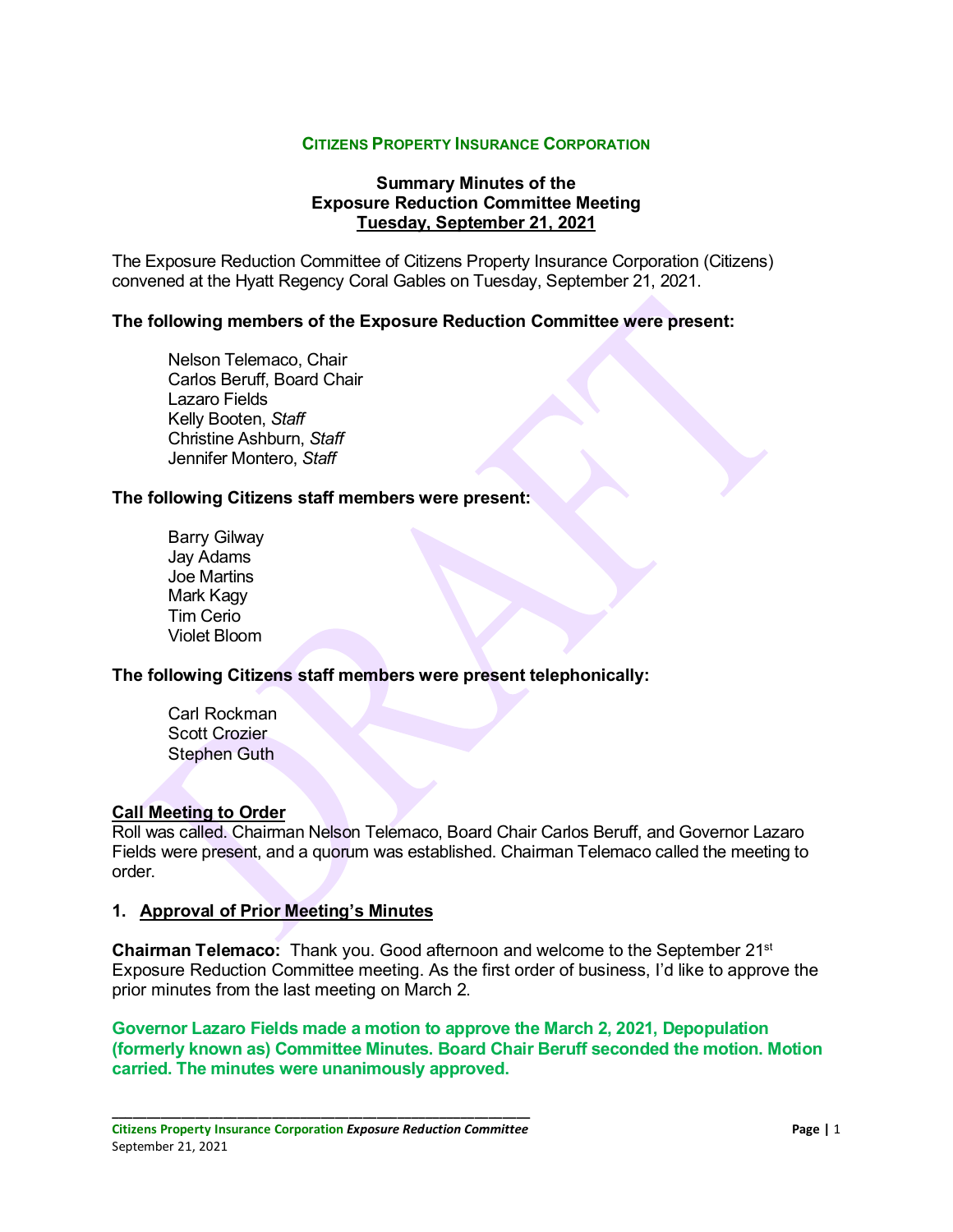**Chairman Telemaco:** Thank you. I'd like to move on to the next order of business. Kelly Booten, if you don't mind, giving us the Market Conditions and Citizens Exposure Update.

# **2. Market Conditions Update**

**Kelly Booten:** Thank you. I'll make this brief because Barry covers the market conditions at the Board meeting. On slide one is our Policies in Force (PIF). At the end of August, it was 687,079.

On page three is the Exposure by Year. Total exposure is at \$203 billion to go with that Policies in Force count.

The next slide is a graphic representation of where the new business trends are. What it does is it compares the average four months of the prior year to the current four months. You can see the types of policies and the place in the regions by geographic. As a footnote from last year in February of 2020, this number was 7,553 on an average four months, so it's gone up quite a bit even from February of last year.

Slide five shows the makeup of the new business. The real difference here is we used to have a higher percentage of lower valued homes at \$100k to \$199k range and that has decreased a little bit and spread across the higher values. At the bottom part of page five is a representation by age of home; similar disbursement there. We have more in the newer homes than we've had.

Slide six shows the New Business Trend by Prior Carrier. You can see where the business is coming from. As of this report in the last four months, the highest carriers were Universal P&C, United P&C, Fed Nat, and so on. When we produced this in June of 2020, I think Jennifer's team started producing this, it was all surplus lines carriers that were the ones that the business was coming from, and that has shifted now into Florida domestics.

The next slide has some key characteristics of market impacts to Citizens.

- We had the COVID turbulence, we'll call it, where we were tanking things up for a while and then we started letting our non-renewals go.
- Then, of course, there's been market double digit rate increases and eligibility changes in the private market that are causing some of the influx to Citizens.
- We did process insolvencies and consent orders. This has been really interesting in that we haven't really seen a lot of this business come to us.
	- So, for example, when Westin did cancellations in April of this year, we wrote 58 of 391 - that's all commercial.
	- For American Capital in May, we only wrote 19 of 1,700 commercial policies.
	- For the 45-day cancellations that happened for three companies in the June timeframe, there were 29,800 policies and, as of a month ago, we had 6,280 of those or 21%.
	- Then for the Gulf Stream insolvency, we picked up only 4,801 of 32,324 or 14.9%.
	- So, the message there is we thought we were going to get a lot more than what we did get.
- Then, of course, the commercial condo collapse. We've been monitoring our commercial book vigilantly and it is not growing, as of yet, and even year-to-date we are down by about 256 commercial policies than we were at the beginning of the year. We've done a number of things in this area. We are requesting recertifications in the two counties that have rules on that, and we are increasing our inspections.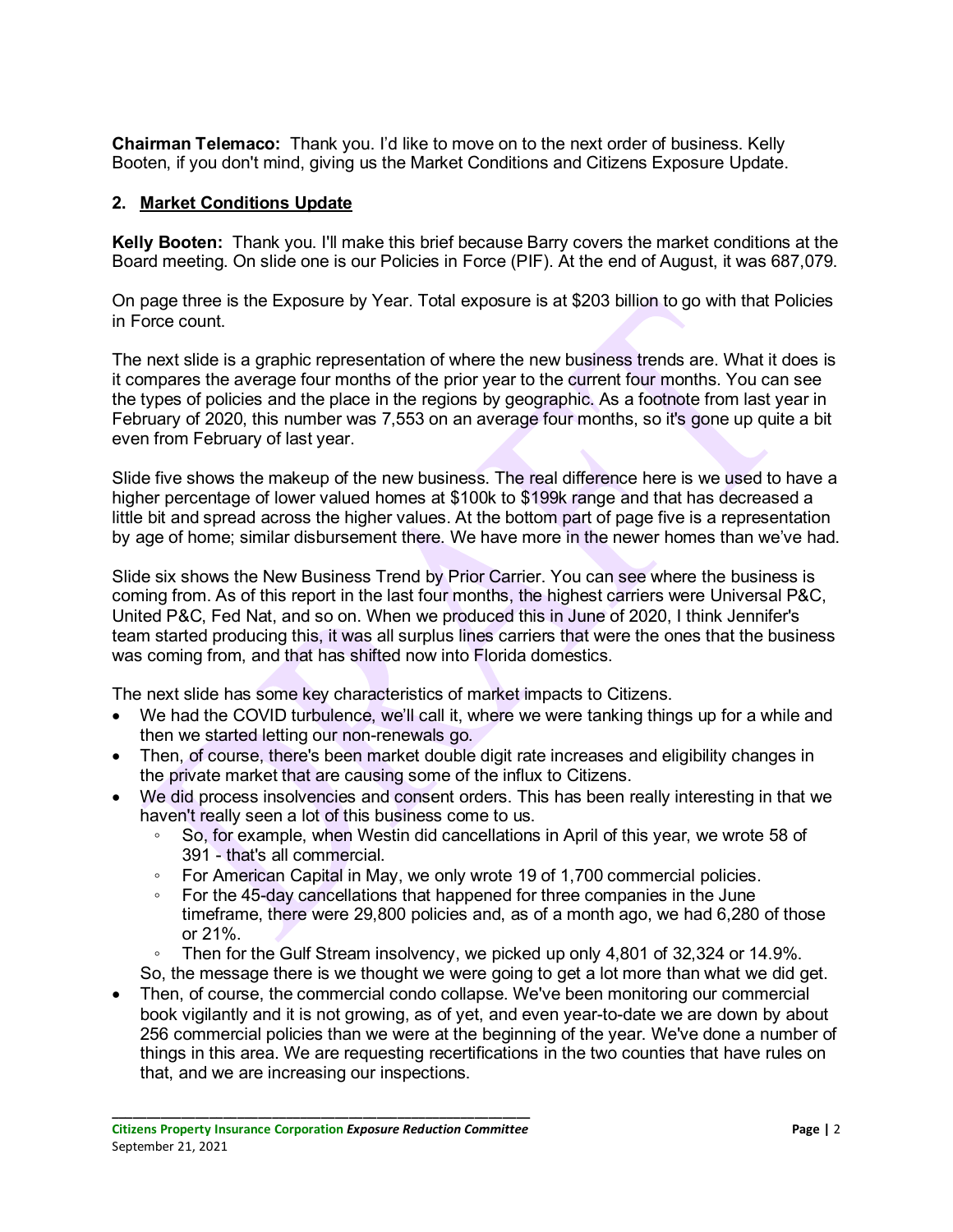That is the market update.

**Chairman Telemaco:** Thank you. Any questions? If you don't mind moving on to the next item.

# **3. FSU Study Outcomes**

**Kelly Booten:** The next item I'll cover real briefly. One of the things for the Exposure Reduction Committee - the base of it - was the FSU Study. On pages two and three is a recap of the study and its purpose, which was to identify opportunities for Citizens to further reduce exposure while considerations that kept things intact that were needed for Citizens to exist, like our tax-exempt status.

We've been using this as our basis for the projects we've been working on to try to reduce exposure and have categorized those projects on pages four into initiatives that are already underway, legislative items for consideration, and then recommendations that we would need to partner with someone outside of Citizens to move forward.

Slides five and six go into a little bit more detail on what's in those categories, and then slides seven and eight have the definitions that were included in the study for a reference on anything that we should choose to dig into deeper.

I'm not going into all the detail and what we're currently working on. Carl's going to cover that in an agenda item here, but we just want to put this base out there, so you had it as a reference. Christine is going to cover the legislative concepts and what we've been doing there.

**Chairman Telemaco:** Thank you. We can move on to the Legislative Concepts.

# **4. 2022 Legislative Concepts**

**Christine Ashburn:** Thank you, Mr. Chairman. Regarding the FSU study, a number of the recommendations legislatively, you will recall, we actually had success in making some change during the 2021 session including slow but steady increase of the glide path up to 15 over five years and changing the new business rate for eligibility from 15% rate differential to 20% rip rate differential for personal lines risks.

So, with that, the Chairman asked that I present to you all some concepts that might further help us reduce exposure, or at least slow the growth that we are seeing these days. As I mentioned, we did have success in getting that 15% to 20% for new business but the current law requires a zero percent premium differential to remain eligible at renewal during the Clearinghouse. Obviously, if you come in the front door as a new business customer, it's 20%, but once you're in you can stay, no matter the price. As long as it's not cheaper, we can't ask you leave, we can't deem you ineligible. So, there could be absolute more interest in, maybe, the renewal book of business through the Clearinghouse if we could change that 0 to 20 to match up with new business.

Similar problem on depopulation. I know Barry has talked about some market interest in potential new companies wanting to come into Florida. What we hear, time and time again, if you want to do a depopulation, is the opt out rate for customers who choose to stay. Similarly, to the Clearinghouse, they're perpetually eligible; once they're here, we cannot make them leave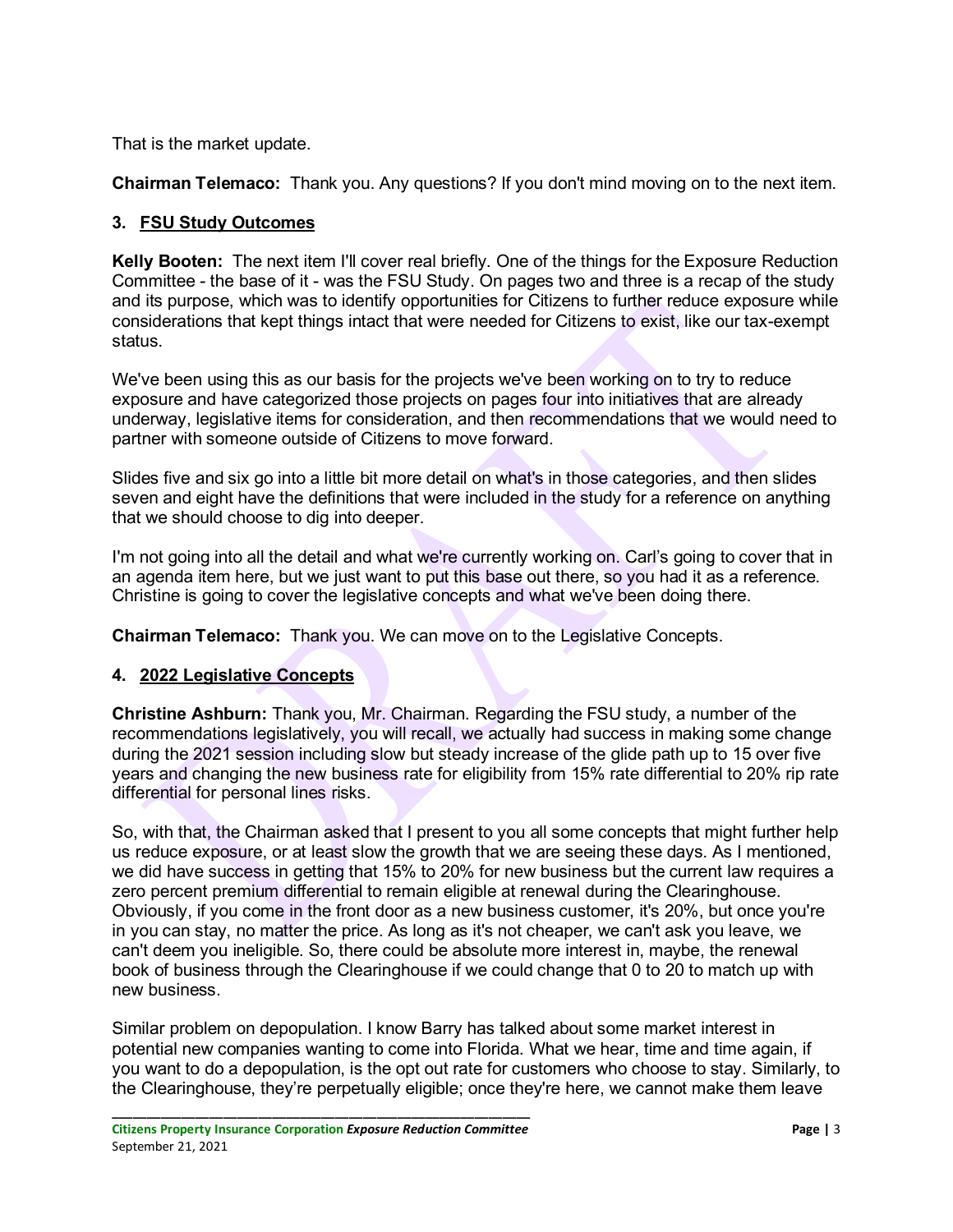at any cost through depopulation. So, you can make a consistent change that said you don't have to take the offer, but if you have an offer within 20% of Citizens' offer, you're deemed ineligible and we're going to non-renew you. So, that could be another change. Depop is a great way for carriers to start, it's a bulk chunk of business, but they're having a hard time because only about 20% of those policies tagged actually go to the depop carrier, which makes it not a good bang for your buck.

**Board Chair Beruff:** So, tell me how you propose to change the legislation to deal with that item.

**Christine Ashburn:** I would suggest, and we have not written language, but we would suggest that the law be amended to deem customers and the depopulation process ineligible…

**Board Chair Beruff:** I apologize, I didn't ask the Chair for permission to speak.

**Chairman Telemaco:** Go ahead.

**Board Chair Beruff:** Sorry about that. I was too intrigued with legislation.

**Christine Ashburn:** So, the idea would be that we would change the current Statute to basically eliminate what I call the perpetual eligibility that was put in in House Bill 1A in 2007 that would state that if you get an offer of coverage that's within 20% of the Citizens offer, whether it's through the Clearinghouse or through depop, while we can't force the customer to take that coverage offer we can certainly deem them ineligible under the law and set them up for non-renewal.

**Board Chair Beruff:** Okay, so that's one aspect of how we're dealing with that because right now every policy holder has the right to say no…

**Christine Ashburn:** That's correct.

**Board Chair Beruff:** …even if we have a qualified insurance company that the OIR has signed off on to take the policy.

**Christine Ashburn:** Even if it's cheaper in depop; even if it's cheaper we can't make them leave.

**Board Chair Beruff:** Right. I see what you're dealing with what we just discussed. Is there another aspect of legislation we're dealing with where we can - can we find a way to legislate that we can depopulate anything into a company that the OIR has approved as a sovereign insurance carrier?

**Christine Ashburn:** Certainly. We can't force the customer in the law to take it, we can certainly tell them you can't stay here.

**Board Chair Beruff:** I understand. I think I understood what you said, but when a customer comes to us and wants to take 100,000 policies and we go through and the staff from the company that's interested picks the hundred thousand policies. We go to the OIR, and we say

**\_\_\_\_\_\_\_\_\_\_\_\_\_\_\_\_\_\_\_\_\_\_\_\_\_\_\_\_\_\_\_\_\_\_\_\_\_\_\_\_\_\_\_\_\_\_\_\_\_\_\_\_\_\_\_\_\_\_\_\_ Citizens Property Insurance Corporation** *Exposure Reduction Committee* **Page |** 4 September 21, 2021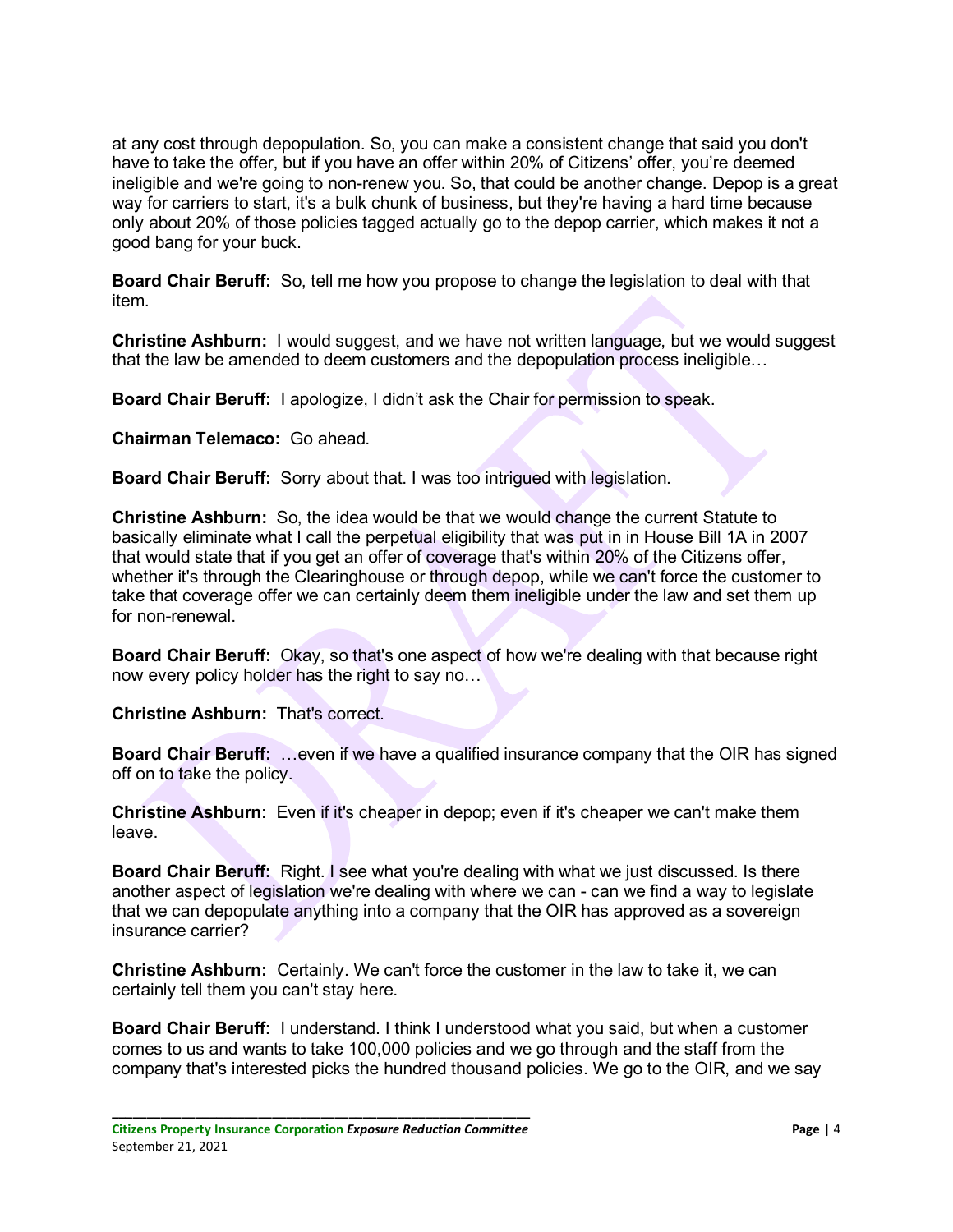we want to depopulate these 100,000 policies to this company, they approve it. Can we pass legislation that, at that point, we can just move the policies?

**Christine Ashburn:** Yes, that's the third bullet on the slide. We could absolutely look at changes in the Statute to the opt out process to either eliminate it or, yes, the answer is yes. It's my third bullet that Barry has shared is the biggest hindrance is the opt-out process…

**Board Chair Beruff:** Okay, so you're going at it two ways.

**Christine Ashburn:** Yes.

**Board Chair Beruff:** Okay. That's fine. Go ahead and continue.

**Christine Ashburn:** So, those are the three main concepts, in addition to those changes that have already been made that we believe could absolutely change the success rate of depopulation and the Clearinghouse.

**Board Chair Beruff:** Mr. Chair?

**Chairman Telemaco:** Go ahead.

**Board Chair Beruff:** Thank you. So, one of the other things that we've discussed off and on is that every once in a while, we get this blessing called "taking over somebody else's business", and then you and Mr. Gilway have to deal with 20 or 30,000 or 10,000 or 15,000 policies. One of the things that I found through our discussions is that there may be a - let's say there's a policyholder who's paying \$3,000 a year for coverage. We take that policy in. On renewal, Citizens says, we have to offer that policy at \$2,500. So, we can't keep \$3,000 that the guy was happy paying, we have to go down to \$2,500. How do you legislate that to say, as long as we're charging what they were previously paying, and not increasing it, we should be able to retain that change, that difference? Because the customer was happy, he bought insurance from a third party, and agreed that \$3,000 was a good level for the coverage -- as long as the coverages are the same. Obviously, if the coverage is different, that changes the dynamics, but if the coverage is the same or more, we should be able to retain that \$3,000 premium and not have to reduce it on renewal to \$2,500.

I don't know if Mr. Telemaco will have some comments on that since he's the insurance expert on this panel, but is there a way to squeeze that into our agenda?

**Christine Ashburn:** Sir, I think that would be much more complex. Just to make sure I understand what you're saying, we take over a policy, they come to us because they're either non-renewed or mid-term cancelled or whatever…

**Board Chair Beruff:** No, no, no. I'm saying we take over a failed company.

**Christine Ashburn:** Oh, okay.

**Board Chair Beruff:** Okay.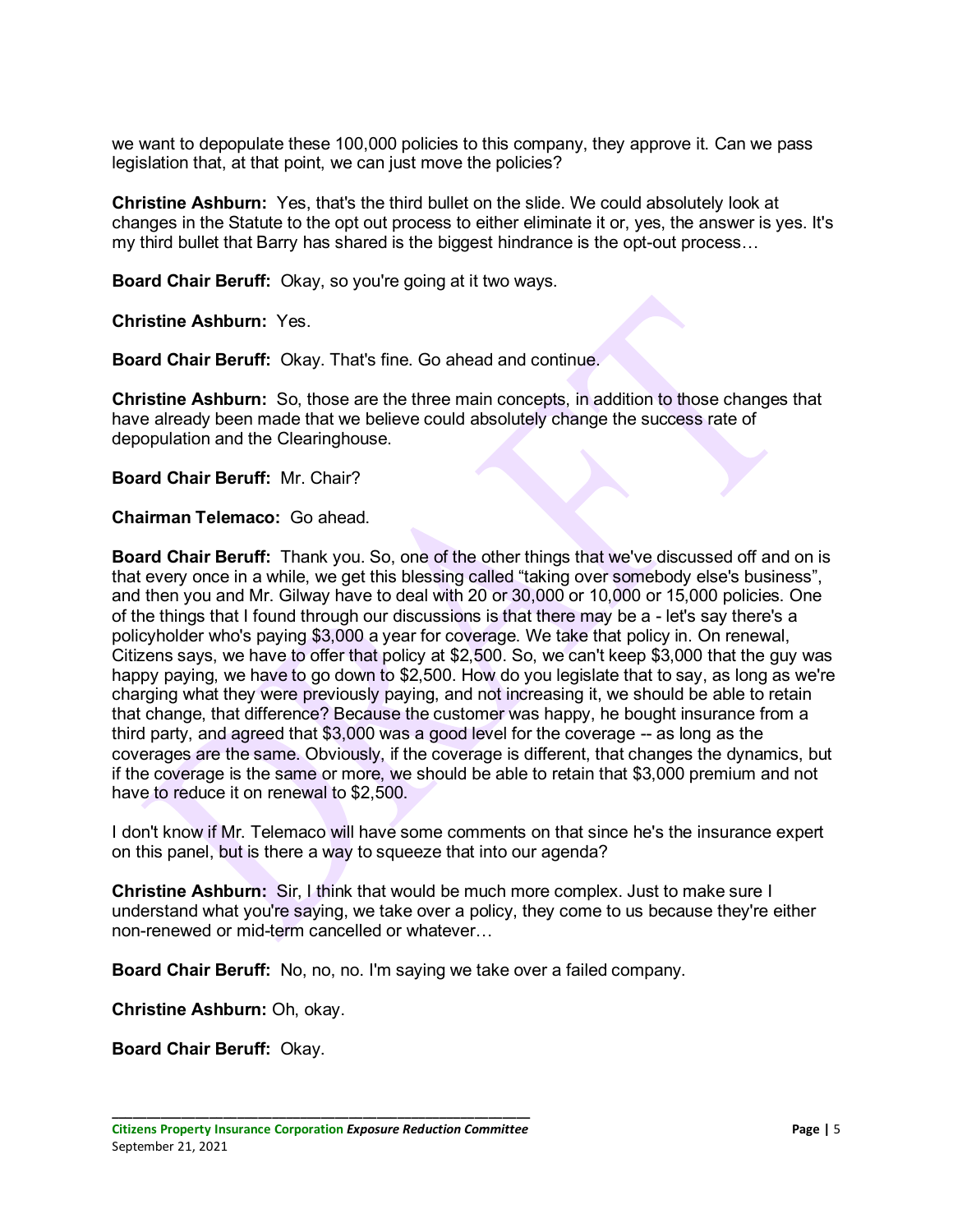**Christine Ashburn:** Okay, so that's different. Okay, so you're talking about insolvency, and we've taken over their book of business.

**Board Chair Beruff:** We take it over and that company has Mr. & Mrs. Smith paying \$3,000 and obviously, we get whatever, I don't know how that works, we get some of that money that they paid for that year. There's six months left, six months elapse, they're going to stay with us, and instead of being able to charge \$3,000 for the next year, which was what they were paying, we now have to charge \$2,500 because our rate structure…

**Christine Ashburn:** Is lower.

**Board Chair Beruff:** …statutorily is required to charge them \$2,500. I think that's an absurdity on its face because Mr. & Mrs. Smith were happy paying \$3,000, why should they pay less?

**Christine Ashburn:** Yes. The short answer is anything is possible to be written. I have not given this exact concept a lot of thought, but I think with Tim and his team in Legal we could, absolutely. It is more complex. Hopefully, not needed to be used very often, but I understand the point. If we're taking over a book of business and they're paying more, it seems silly that at renewal, if they stay with us, we'd have to charge them less than they were already paying.

**Board Chair Beruff:** I like the word silly.

**Christine Ashburn:** So, the answer is yes. We could absolutely look into that. It's a much more complex process, but anything's possible.

**Board Chair Beruff:** Well, I mean the idea is that we're taking over somebody else's liability.

**Christine Ashburn:** Right.

**Board Chair Beruff:** So, if there's a little bit of premium gain that we can get there for the extra work and the liability that we've taken over to take that customer over, we should be able to keep that on renewal. Now, they go somewhere else, we lose the business, we're done. But we shouldn't lose because at the end of the day, it's not just us losing, it's our other constituent that we have to make sure we're there for in that cataclysmic event that might hit one day. If we don't run the business correctly, then we're less solvent.

**Christine Ashburn:** Makes sense.

**Board Chair Beruff:** So, I'd like to try to add that into your…

**Christine Ashburn:** Just made a note.

**Board Chair Beruff:** …your toolbox of legislative achievements.

**Christine Ashburn:** And Mr. Chairman, just to wrap up this particular item, Senator Brandes has filed a Citizens bill already. It is almost identical to the Citizens bill he filed last year. Some of these concepts are covered in a slightly different manner. We look forward to working with him and his office. For example, he's got the 20% for renewal business threshold for the Clearinghouse, but only if it's not your primary residence, otherwise it stays at zero. We think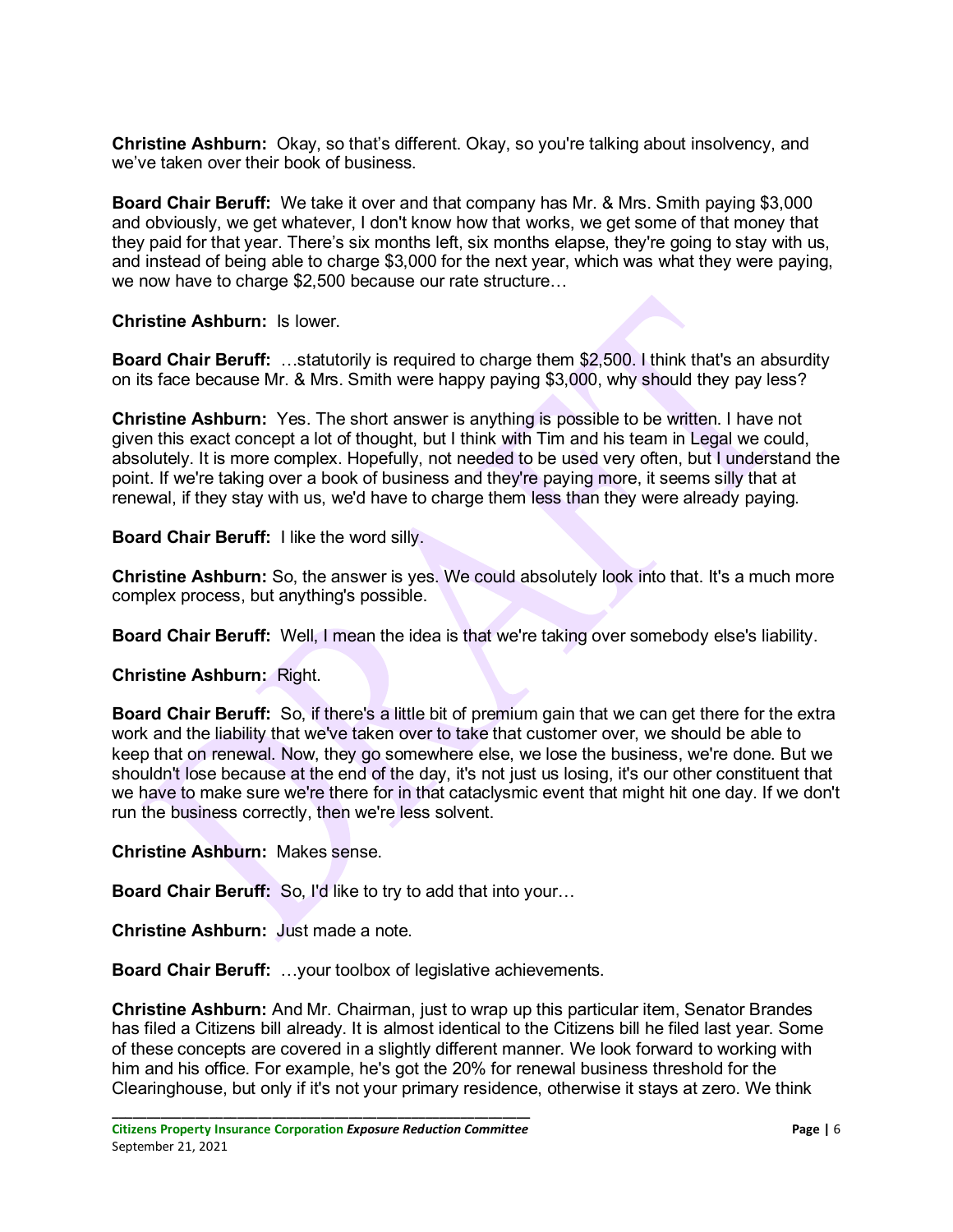we'd like to talk to him about expanding that for all renewal business. It does not address depopulation, and we think there's an opportunity to work with him there, as well.

**Board Chair Beruff:** Well, some of the elements of the bill he filed last year ended up in Senate Bill 76?

**Christine Ashburn:** That's correct, so he's no longer attempting to address rates because rates were addressed in the bill - 20% for new business and the Clearinghouse was addressed in Senate Bill 76, so that has been taken care of. It's the items that were kind of remaining on the table and…

**Board Chair Beruff:** Senator Boyd's still going to be in charge of that committee?

**Christine Ashburn:** He is.

**Board Chair Beruff:** Okay, great. Thank you.

**Christine Ashburn:** Thank you.

**Chairman Telemaco:** Quick question - these concepts and the one Chairman raised, what's the timing on all of this, what would that look like?

**Christine Ashburn:** They're in committee this week; we had our first committee meetings this week. Session is early this coming year - it starts in January so we would be ending session in mid-March. I don't remember the exact date, March  $13<sup>th</sup>$  or  $15<sup>th</sup>$ , somewhere along those lines. We would know what was successful or not in the Spring.

**Chairman Telemaco:** So, if we were to present something to address this specific point, what would be the timing to bring that to the table?

**Christine Ashburn:** Like as soon as I get back to Tallahassee.

**Chairman Telemaco:** Okay.

**Christine Ashburn:** And the good news is, we will be meeting with Senator Boyd and others to understand the appetite. Sometimes when the legislature addresses a problem like insurance, it's often difficult to see them take it up right away again. I think our incredible growth and the market conditions warrant more action. Maybe not necessarily on the tort side, but certainly as it relates to Citizens, specifically, so I'm hopeful. It is an election year. We're going to let you know there are real things that happened, and we literally don't know the full impact of Senate Bill 76, yet. I am hopeful that there is a desire by Senator Boyd and others to tackle some of Citizens' specific issues that we're raising here that could be helpful in at least slowing our growth if not reducing our exposure in the short term.

**Chairman Telemaco:** Right. Now, I know that there were some estimates as to where the policy count would be by the end of this year, and I think there was some speculation that we might have exhausted that threshold, whatever that target was. I don't know if it's in the later comments that that'll be addressed, do you have any stats as of where we stand today?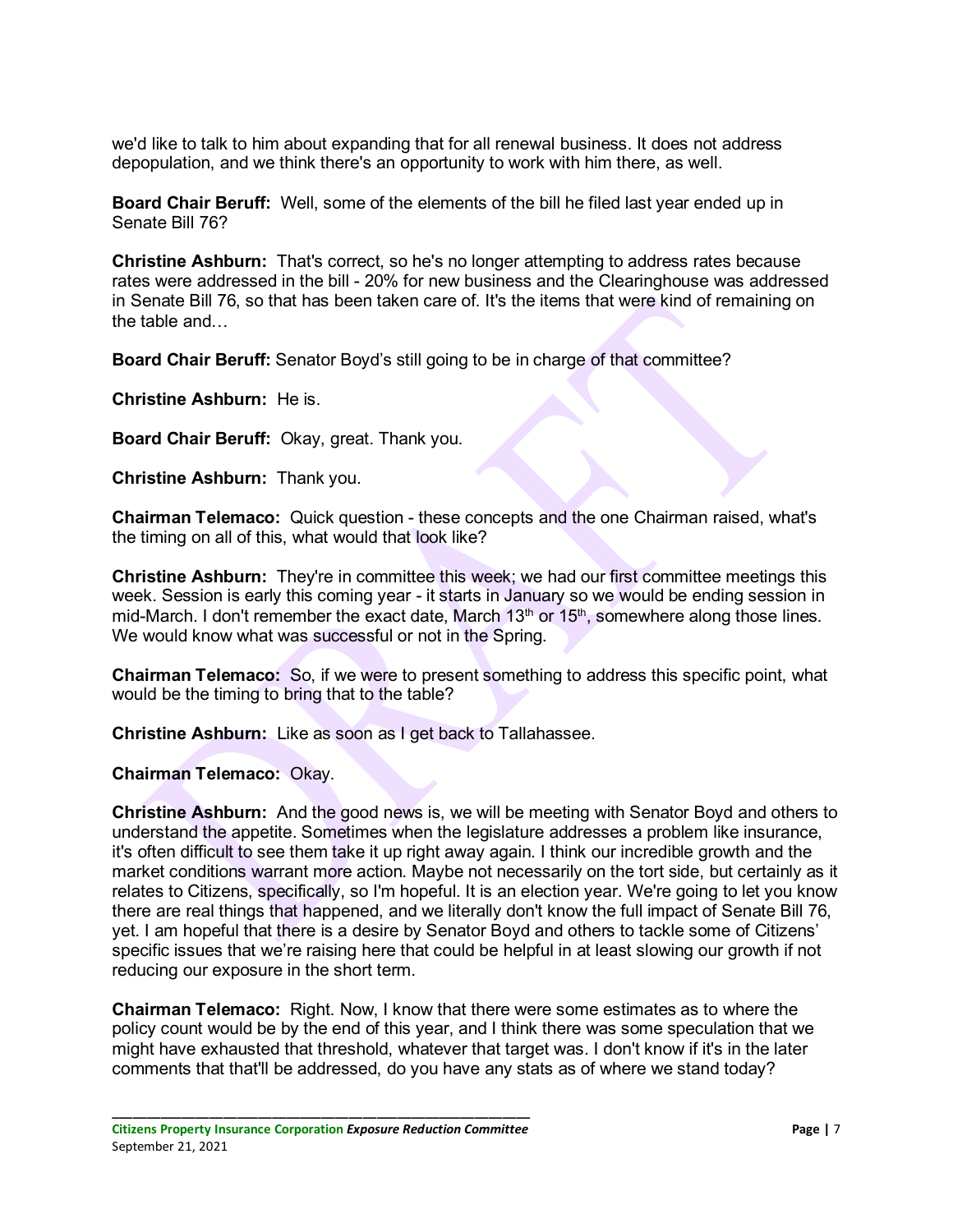**Kelly Booten:** Jennifer can take that because they just produced the projections for the end of the year for budgeting. Do you have those numbers? I saw a range. The range was between 725 and 780, I believe, Barry, is that right? There was a range in the 750 for this year, year-end.

**Chairman Telemaco:** Okay.

**Kelly Booten:** Correct? Did I get it close? Between 725 and 780ish.

**Barry Gilway:** Yes, so the final the final projection for this year, the last projection as of last week was 765,000 customers. We literally hit 700,000 on Friday.

**Chairman Telemaco:** Right.

**Barry Gilway:** So, the projection is 765. The initial forecast for next year without any additional market disruptions is a low of a little over a million and a high of slightly more than 1.3 million, with a mid-range in the 1.15 million range. The real issue, of course, is exposure and we hit a low of \$108 billion in exposure at our low point of 414,000 policies. We just passed \$200 billion in exposure, and the year-end forecast for exposure is somewhere around \$230 - \$240 billion dollars in exposure. So, that's the fundamental direction.

**Chairman Telemaco:** Okay, thank you. So obviously, that would make the argument…

**Christine Ashburn:** Yes.

**Chairman Telemaco:** …that there is an urgent need here to make this happen.

**Christine Ashburn:** Correct. And, as we all know, unfortunately, the provisions on the tort side of Senate Bill 76 are going to take time if they're to be successful. That's not going to happen overnight. These provisions can help slow our growth. Hopefully, Senate Bill 76 is successful. We'll start to see the market open back up. These would still be helpful, and this is really what we can do in the meantime to try to make sure other folks are taking other offers.

**Chairman Telemaco:** Thank you.

**Governor Fields:** May I ask a quick question of Kelly?

**Chairman Telemaco:** Please.

**Governor Fields:** Kelly, maybe this is more on your territory, the average Citizens policyholder - how long are they a client of ours?

**Kelly Booten:** I'm going to go on memory, somebody's going to ping me the answer to this, but it's between five and seven years, I believe.

**Governor Fields:** I didn't realize that a policyholder could reject a takeout offer, and Christine, you have the unenviable job of having to try and…

#### **Christine Ashburn:** Undo that?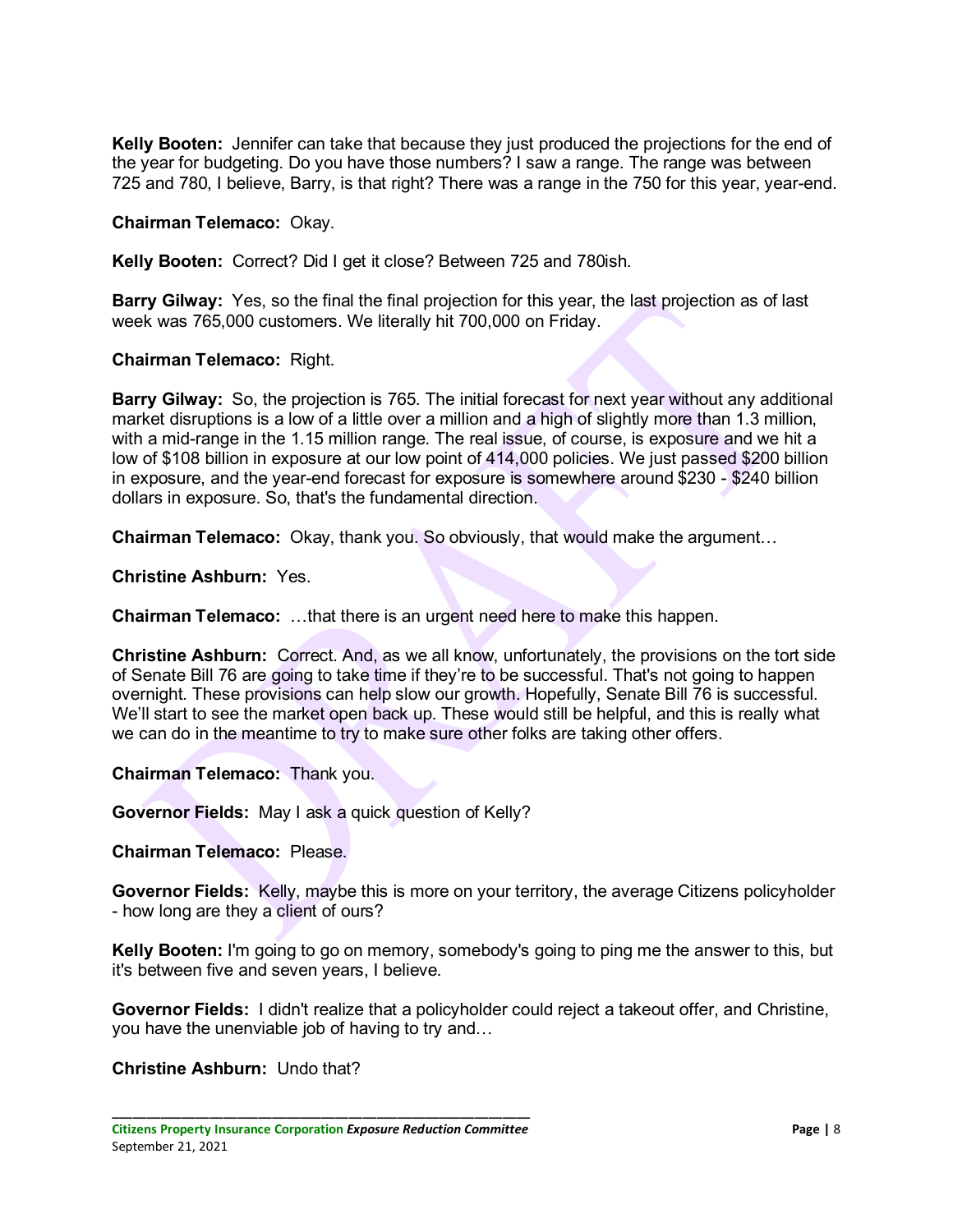**Governor Fields:** Well, not only to undo that but trying to get elected officials on board with what we're doing here. It's just, it seems so backwards to me that our policyholders are with us between 5, 6, 7, 8 years, whatever it may be, and we are the insurance company of last resort. It makes no sense. Whatever I can do to help, perhaps educate folks, I mean candidly I don't know half the stuff that you know but it's just insane to me that, that – you know I understand the politics that goes into tort reform and all that because of the trial bar, but just the fact that we want to get these people out of our insurance company. I mean we want them to be out in the free market doing their own thing. The way that I just read this, and now understanding how long some of these customers remain with us, perhaps that's a way to approach this topic with legislators that maybe haven't had the opportunity to really learn what Citizens does and what we're by Statute supposed to do.

**Christine Ashburn:** Absolutely. It is tough. Mr. Chairman, if I might. Term limits do not help uncomplicated issues like Citizens and insurance, they really don't. By the time folks get educated, and we've been very successful, the market has been healthy, and we've been small, so the ability of us to assess if we ever needed to, as we grow, we have storms - that really hasn't been a relevant conversation in recent years. With our shrinking, and all the depop, and successful reinsurance, and the surplus we have, that could shift. I mean the bigger we get the faster that money would be gone. It took us 10 years to build it with no storms. So, those conversations are relevant and there are a lot of members that are unaware of what it was like when we were at 1.5 million because we weren't the 800-pound gorilla anymore. We shrunk. Now we're headed back in that direction, unfortunately.

**Chairman Telemaco:** That's an excellent point. I think if they can be reminded what our purpose is in the first place and just having some key facts like how long these policyholders have been clients of ours, and I hate to say it, but unwanted clients of ours, right? We need to make that clear.

Thank you. Any further questions? Okay. Thank you. We can move on to the Exposure Reduction Initiative. Is Carl…?

**Kelly Booten:** Carl's on the phone.

**Chairman Telemaco:** Okay, great.

## **5. Exposure Reduction Initiative Update**

**Carl Rockman:** Good afternoon, this is Carl Rockman, Vice President of Agency & Market Services. I'd like to present the Committee with a brief update on our Exposure Reduction Initiative.

The second page of your package will outline the 12 independent projects and programs which contribute to exposure reduction. I'm not going to go into each of these in detail today but would like to highlight four that may be of interest to the Committee.

The first initiative was to conduct conversations with carriers that have participated in past depops and make sure that we understood what they needed from us to make the program work. Their recommendations helped form up some of the initiatives you see on our plan including continue your pricing changes, enhance the data elements that we provide to the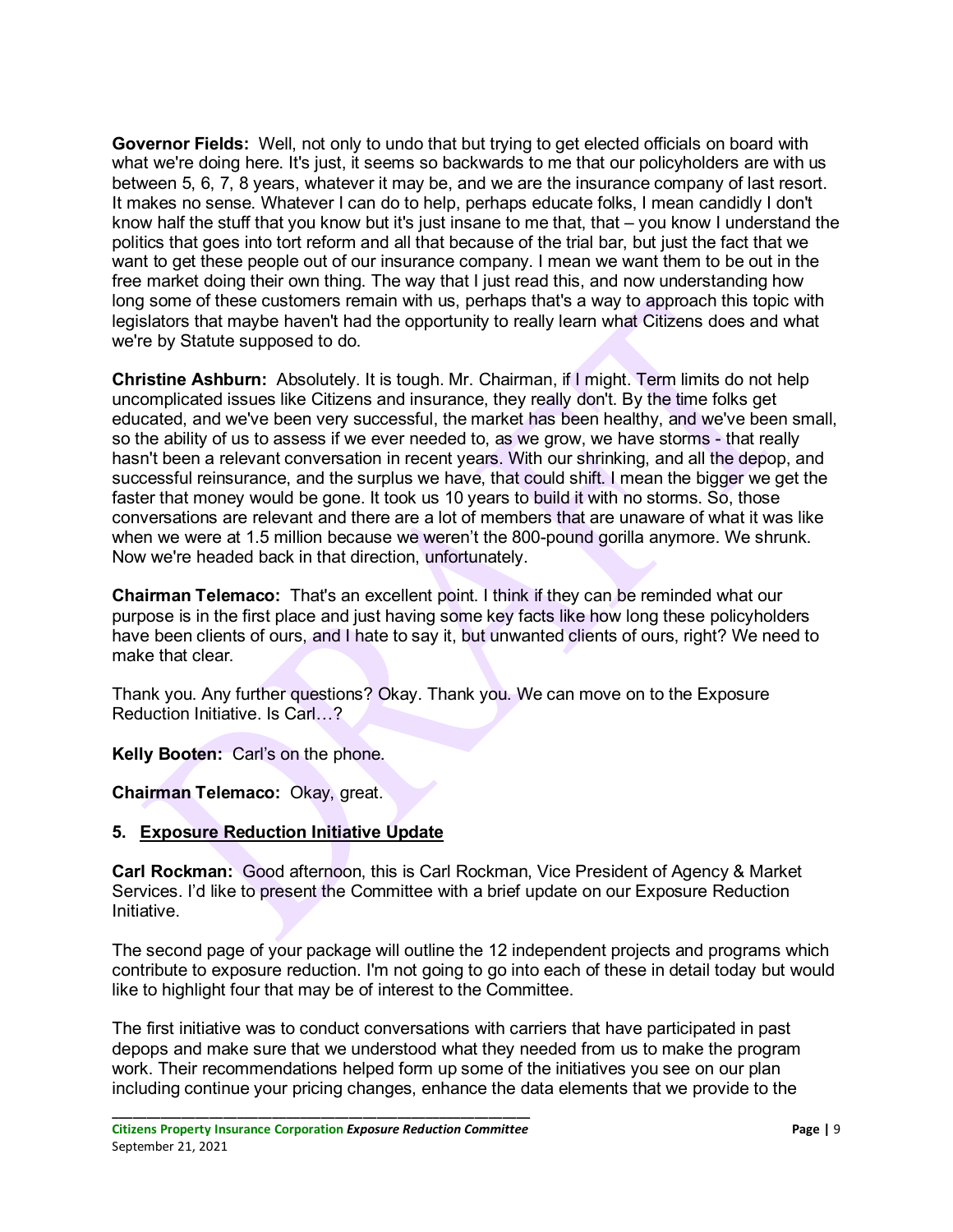depop carriers, increase adoption of our Managed Repair Program and, in subsequent conversations, confirming our stance on increased inspections as a driver of risk quality.

Next, I'd like to feature three initiatives that will be of interest to the Committee: our October depopulation, the data enhancements we're making, and our new entrant pipeline and support program.

The next slide will show an outline of the current depopulation that we have in progress, right now, with our great partners at Florida Pen. Remember a depopulation begins with the OIR approving a carrier to take out a certain amount of policies, and Florida Pen went through that step. The program began on 8/28 with a carrier being approved, and then in October Florida Pen was approved to take out 6,345 policies. That process to make offers started on August 28th with communications sent to policyholders and their agents.

The policyholder choice letter includes the estimated premiums for Florida Pen and Citizens, and a coverage worksheet that provides details on the primary coverages each company provides. Policyholders can register their choice to move to Florida Pen or remain with Citizens on our website or through their agent. The agent plays a key role in this program acting as a trusted advisor and helping the policyholder make an informed choice. Our team is in contact with agencies during the selection period to ensure they're getting the support they need.

This assumption offer period closes on October 3 and all offers go through a final reconciliation that ends on the 19th of October. At that point, the exposure is removed from Citizens for any policyholders that were assumed with the participating carrier now assuming the responsibility to settle the claims reported after the assumption date. We'll look forward to presenting the final results of this depopulation at our next Committee meeting.

The next piece that we do have in flight as an initiative was meeting the request from our carrier partners to add some data elements to the data we provide. We're very happy to show that we've now added two important data indicators that they've requested: 1) Was the customer in Citizens involved in any kind of claim litigation and 2) Was the customer involved in any kind of assignment of benefits activity. The third thing we're adding is an indicator if they participated in our Managed Repair Program. Our carrier partners have told us that these data elements are important to their selection, and we were very happy to be able to provide this level of visibility into the customers experience with Citizens.

The next slide I'd like to present is a brief update on emerging entrants in the Florida market. In this section I'd like to report to the Committee that while we've seen some interest in potential new entrants, we do not have any firm information related to timelines or the size of potential depopulation offerings, and any new entrant would need to obtain a Certificate of Authority, which will be the official first signal that a new entrant is emerging. We will keep the Committee updated as this important space develops.

What I would like to do is provide a brief update on a program developed by Citizens Executive Leadership Team (ELT) that is intended to support new entrants to the Florida marketplace. We call it the New Entrants Support Program. The next page will outline the highlights of that particular Program.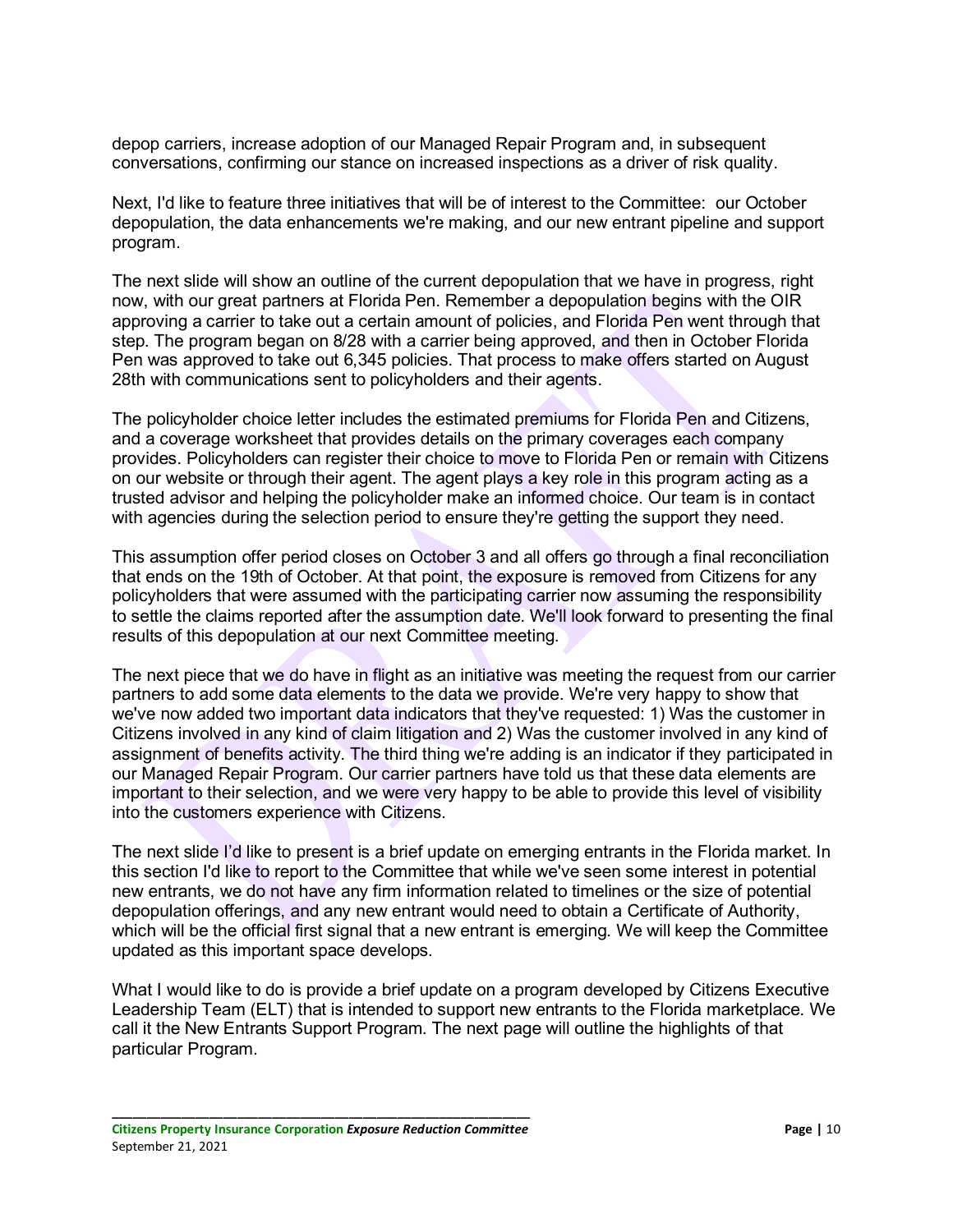You can see that New Entrants Support Program is designed to have a new entrant interact with Citizens Senior Leadership Team (SLT) where we're prepared to walk them step by step through entering the Florida marketplace. We want to help them understand the Florida marketplace because we have great experience in it.

Step two is a deeper dive in Citizens. While we've always talked traditionally about our data and our policies, the New Entrant Support Program allows us to interact with a new entrant on maybe different conversations like Claims best practices, policy administration and technology, vendor models, things that are essential to a new entrant operating in the state of Florida. We have great experience in this space and want to share it.

Third, analytical support. Ultimately, it comes down to that. New entrants identifying the right policies to take from Citizens, and we have great support in that space.

Then the final step. Let's move the business. Let's get the business from Citizens to your company in the most productive way. We can do that through depopulation, but two other emerging areas are Clearinghouse, particularly with potential changes that you discussed with Christine could be optimized with legislative changes, and self-directed rollovers - the oldfashioned way of just working with an agent to move the business to a new company. Those are things we would explore.

Bottom line, this program allows our senior leadership to contribute in more dynamic ways. We want to share this document as a way for the Office of Insurance Regulation and our great reinsurance brokers, to know that we offer this service and to promote it with new entrants. And then our goal is just to connect. We just want to make sure that new entrants get the support they're looking for in this very, very unique market.

With that, I'll take a pause and address any questions on any part of my presentation.

**Chairman Telemaco:** Thank you, Carl. Just out of curiosity, how many new entrants are in the current pipeline? Do we have an idea?

**Carl Rockman:** Governor Telemaco, I would address that by saying we don't have any new entrants that have obtained a Certificate of Authority that have come forward and expressed a desire with the Office to do a depopulation. We have had some interest, very quiet interest, primarily through reinsurance brokers which is where those entities will typically interact, but right now we don't have anything in terms of a set number that I would be reporting in terms of specific interest relative to depopulation.

**Barry Gilway:** Governor Telemaco. Barry Gilway for the record. Either through brokers or directly, we had a pipeline of five or six. I think four, Kelly, had actually requested the IDF file, which is the complete data file. Unfortunately, in the last two weeks, given the financials of the industry in the last quarter, which I'll be reporting on tomorrow, we have two of those that have dropped out. Tim and I actually had a discussion with one of those potential entrants today. They still intend to move forward, but it's unlikely that they move forward until the first or second quarter of next year.

I will say the one overriding element that Christine touched on, without any question, is the total inability of a new entrant to structure an appropriate portfolio that fits their strategy as a result of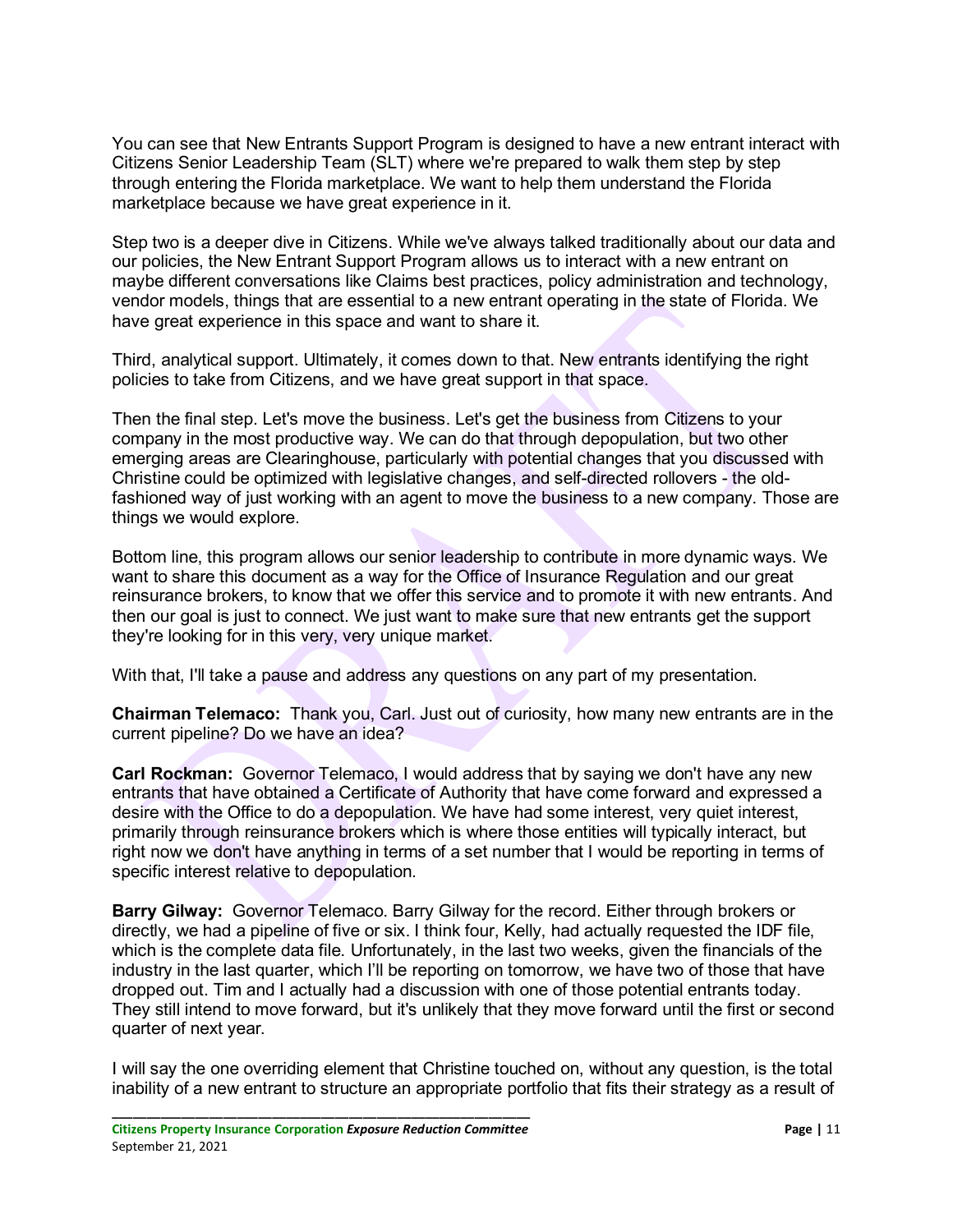the option for the insured to opt out. So, they may want 100,000, they may want it distributed this way with these risk characteristics, but at the end of the day, if you're only getting 20% you don't know what those characteristics look like that are accepted, and you don't know the geographical dispersion of that business. Again, I call this absolutely correct today to the very best of our knowledge. Other than the entrants that are working directly through brokers, there's no imminent opportunity that we're facing primarily because of the financial conditions of the market.

#### **Board Chair Beruff:** Mr. Chair?

**Chairman Telemaco:** Yes. Go ahead.

**Board Chair Beruff:** Maybe I've heard this before, has it always been the policy of the Statute that allows the opt out, or when was that changed?

**Christine Ashburn:** There have been changes over time. The most significant ones were in 2007, House Bill 1A, and then in '13, I think was the last one where…

**Board Chair Beruff:** So, these are still remnants of policies that were driven by…

**Christine Ashburn:** Some, some postdate, postdate…

**Board Chair Beruff:** I guess I need to be more specific. When was the right for Citizens to depopulate as it saw fit, obviously with OIR's consent - when was that statutorily taken away from us?

**Christine Ashburn:** 2007 is when customers were allowed to just say…

**Board Chair Beruff:** …No.

**Christine Ashburn:** 2013 is when the more robust opt out process was put in place by Senator Flores and a bill. Initially, the bill was vetoed by Governor Scott. There were changes made. She wanted it to be an opt in to go. We worked with her to try to explain why that would never work and she ultimately got the Governor's blessing on a pared down version that is the current opt out process. Prior to '13, we relied on the depop companies to go through the opt out process and tell us who they were getting and who wasn't. We were, by Statute, made to take that over and provide multiple offers when they existed in 2013's legislation. That probably is the most significant drop off we've seen in the percentage. If you look,

**Kelly Booten:** I think 2013 was the agent ownership of expiration. It was 2017…

**Christine Ashburn:** '17 – you're right. I'm sorry, I can't…

**Kelly Booten:** There's been a lot of changes to that.

**Christine Ashburn:** But '17 was the last most significant one. When we took over the opt out process, that's when we saw the most recent drop in the actual depop success rate.

**Board Chair Beruff:** Can you send me that Statute…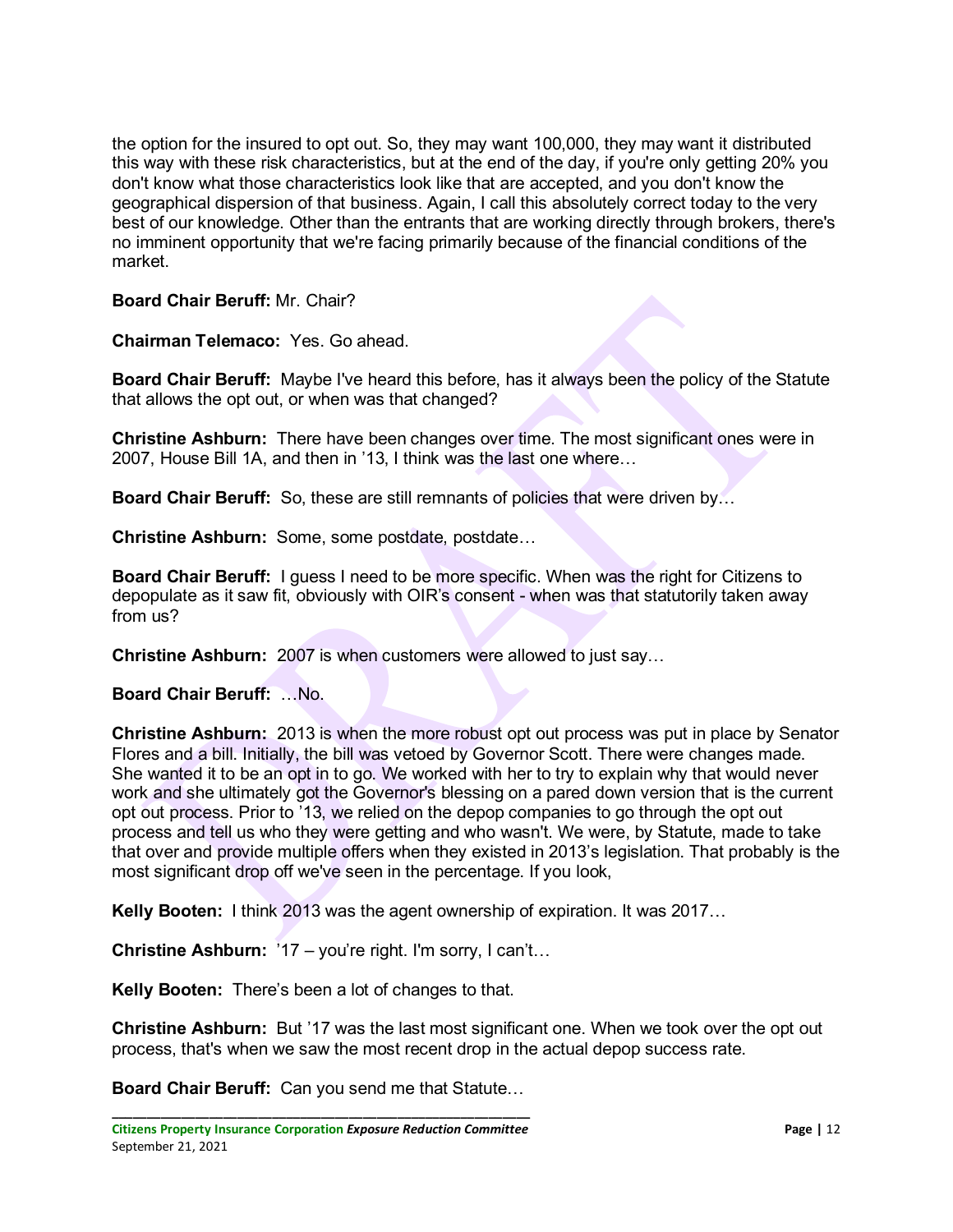**Christine Ashburn:** Sure.

**Board Chair Beruff:** …and when it was approved?

**Christine Ashburn:** Certainly can.

**Board Chair Beruff:** No rush. So, that's the one we have to change?

**Christine Ashburn:** Yes. Which is the final bullet…

**Board Chair Beruff:** That's to bring it back to what existed before 2013?

**Christine Ashburn:** Correct.

**Board Chair Beruff:** So, all we're doing is correcting…

**Christine Ashburn:** '17. Excuse me. '17.

**Board Chair Beruff:** '17.

**Christine Ashburn:** Yeah. If nothing else, we should undo or they should consider undoing, what was done in '17. And, if you couple that with saying you can't stay if it's within 20% of our offer, you have to go, I think those two combined could be hugely helpful, and good for investors, by the way. More certainty in what they're actually going to get through the depop process.

**Chairman Telemaco:** Are there any further questions? Going back to this New Entrant Support Program, do we really anticipate that that's going to have any material impact? I recognize that this is a tremendous effort and it's awesome when you've got a staff of senior leaders that are welcoming new entrants, willing to give up their time, willing to give up their intellectual capital to support that move, but is it really likely to have an impact? And can that be measured, I guess, is where I'm going with this.

**Barry Gilway:** No. Barry Gilway, for the record. I don't think it's likely given the current financial condition of the industry. I mean, through six months there's a \$519 million-dollar negative net income through six months, so we're on track for the industry to have a negative net income in the \$1 billion range. It was \$980 million dollars last year. So, until the overall financial condition of the marketplace improves, I don't think you can expect significant depop.

The depopulation at Citizens occurred consistent with 2013, '14, and '15, when the industry was just extraordinarily profitable, and capacity was really flowing into the marketplace. Those three years the industry was operating in an 82% combined ratio, and carriers were just very, very anxious to get as much business, and, of course, we had peaked at the 1.5 million. So right now, given not only the unprofitability, but the consistency of the unprofitability over the marketplace, I think it's unlikely that you're going to have carriers utilizing their capacity in the depop program. I think it would be very optimistic if we were aggressive in our assumptions for next year.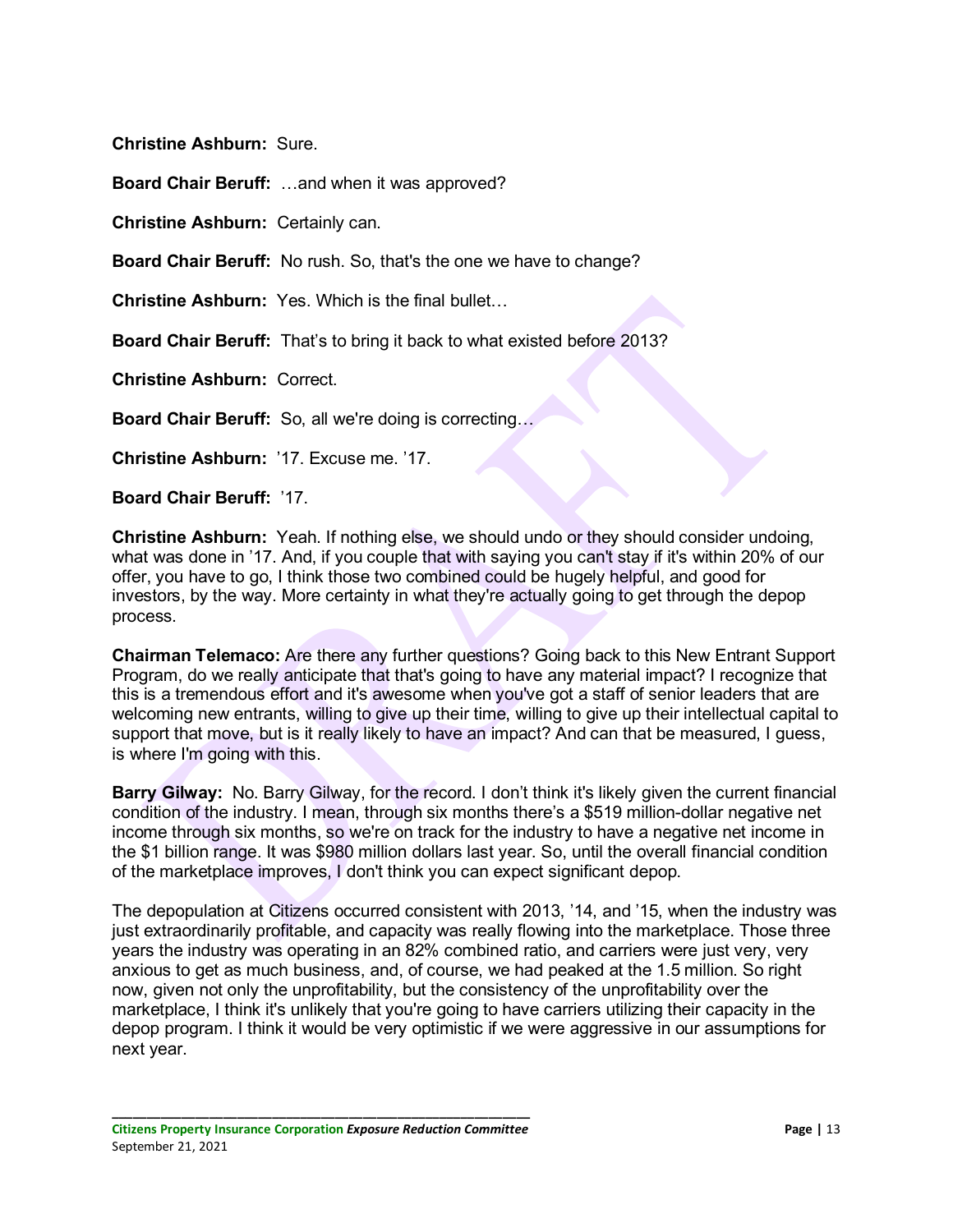**Kelly Booten:** I do think everything we're working on, though, is for the timeframe when people do start depopulating, because when the market conditions get better, we'll have all of these things in place and be able to lock and load and do a lot more with the data analytics, etc., than we have been able to.

**Chairman Telemaco:** Well said. So, if I look at this exposure reduction program roadmap on page two, all of these items are setting the stage for when the conditions in Florida turn, God willing soon, we'll be in pretty good shape. So, the three that we highlighted this afternoon, the October depopulation, the data enhancements to the initial data file, and the New Entrant Pipeline, would you say these are the three most important that we should be talking about today, or are there any others that we really should be talking about?

**Kelly Booten:** Well, we do have more that we can talk about. These three we picked up because we had traction on them, we had good momentum, and we could get them implemented. The first one was based upon feedback from the current depopulation carriers, so we knew they were all pretty easy lifts. The more substantial one is when we do the FMAP update and the eligibility platform that we're building towards. That one probably has more opportunity to maybe change things in the future. As well as the legislation which is really what…

**Chairman Telemaco:** Right, and that's where I'm going. When I look at this chart, it tells me that there's a lot of activity happening, which is great, but it doesn't really make it clear where we should be really focusing and investing our time and energy. I think, on the legislative side, it's really clear that's where we should be spending a lot of our time and energy. Outside of that, I think it would be really helpful if you can help us really focus on those areas that are going to have the biggest impact because we really need to have something going for us. I mean, the New Entrant Pipeline Management, we spent a few minutes on that at the meeting today, but it really is not going to move the needle at all, right, to my understanding. Sorry.

**Barry Gilway:** I agree with you. I do think all the work we're doing now, for example, there are some huge advantages that we're selling to new investors coming in. They don't have the development that the current, existing carriers have. That's a huge benefit. So, when we talk to investors, what we're explaining to them is that if they bring in new capital, they leave all the development behind. And secondly, they can enter at a rate level that the OIR's readily approving. They will get rate adequacy for the business that they do and are successful in retaining. I do think that *if* there was a possibility through this legislative session that we can get the three items that Christine mentioned, and I agree with you, Mr. Chairman, that if there was any possibility, for example, on those 32,000 Gulf Stream policies, we picked up 14.59% of those, if there was any possibility of saying, if we pick those up, we pick them up…

**Chairman Telemaco:** At the Gulf Stream prices.

**Board Chair Beruff:** At card rate

**Barry Gilway:** At our rate, or at their rate, excuse me, not our rate…

**Board Chair Beruff:** No. Card rate - whatever they were already putting on the card.

**Barry Gilway:** …So, I think, it's all up to Christine Ashburn in terms of how successful she is…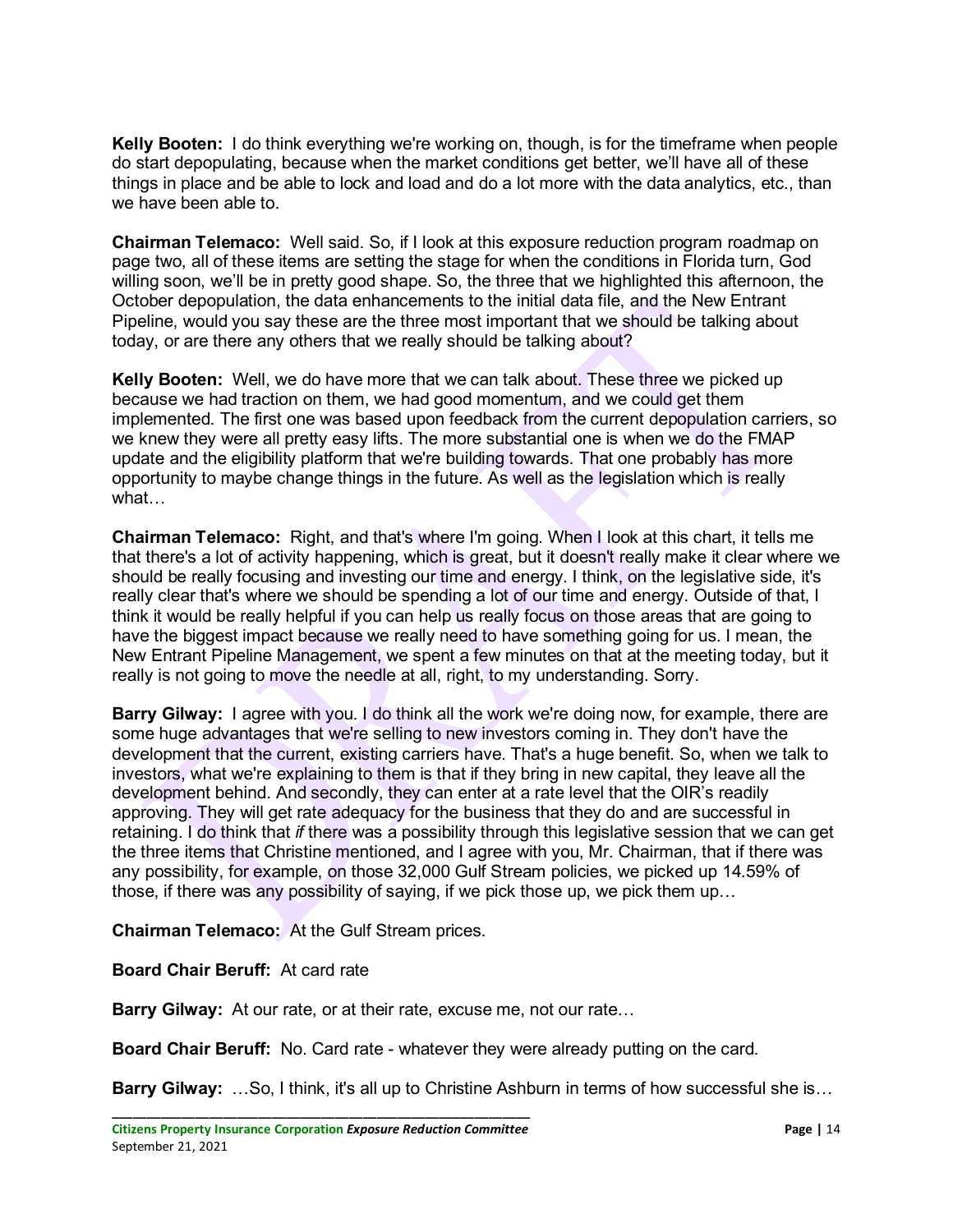**Chairman Telemaco:** No pressure there.

**Barry Gilway:** … with the legislature issue.

**Christine Ashburn:** Mr. Chairman, if I might, I'm not downplaying the importance of these legislative changes, they are critical and we'll see what the appetite is but, ultimately, if the market doesn't get better, there's nowhere for folks to go, right? Although there are places that we're seeing them go…

#### **Board Chair Beruff:** There's us.

**Christine Ashburn:** There's us, right. We need Senate Bill 76 to ultimately be successful. We need new entrants to come who don't have the tail. We were small with these depop rules, right, under its current Statute. The market is what's driving this and these, while they will be helpful, this market has got to turn around. We've got to see litigation come down, we've got to see a billion-dollar loss for the market turn into, at least, a net zero, right? So, we're going to do all of these things, but if the market doesn't get better, we're going to keep growing, unfortunately.

#### **Chairman Telemaco:** Yeah.

**Christine Ashburn:** It's unfortunate. It's not a good situation, but how do you bear a billiondollar loss in an industry and continue to throw good money after bad, right?

**Chairman Telemaco:** Speaking of it not being a good situation, I think what would be also really helpful is to play out, model out what would happen if things continued the way they are, right, because we're looking at 720-780,000 policies, whatever that explosion number is. If things continue in 2022 what's that number going to look like?

**Christine Ashburn:** Right.

**Chairman Telemaco:** That's a scary number. Somebody should put that on the table.

**Board Chair Beruff:** Mr. Chair, if I may add, nobody wants to see how ugly that looks.

**Chairman Telemaco:** I know. I know. But that's…

**Board Chair Beruff:** Everyone wants to live in a world where that's not going to happen, but the reality is, it can happen.

**Chairman Telemaco:** It can happen, and God forbid the weather changes. We've had great weather, relatively speaking, up until this point. Who knows what 2022 will bring? Bringing those hard facts or projected models that are not as appetizing to look at, I think, would be really important to bring to the table. Just recognizing that you try to bring that to the table as soon as possible.

**Christine Ashburn:** One of the other notes I made while we were talking was looking at, again, the depop letters. How much are we highlighting the policyholder surcharges that could happen? I haven't looked at those in a while, Kelly. Are we giving enough information to our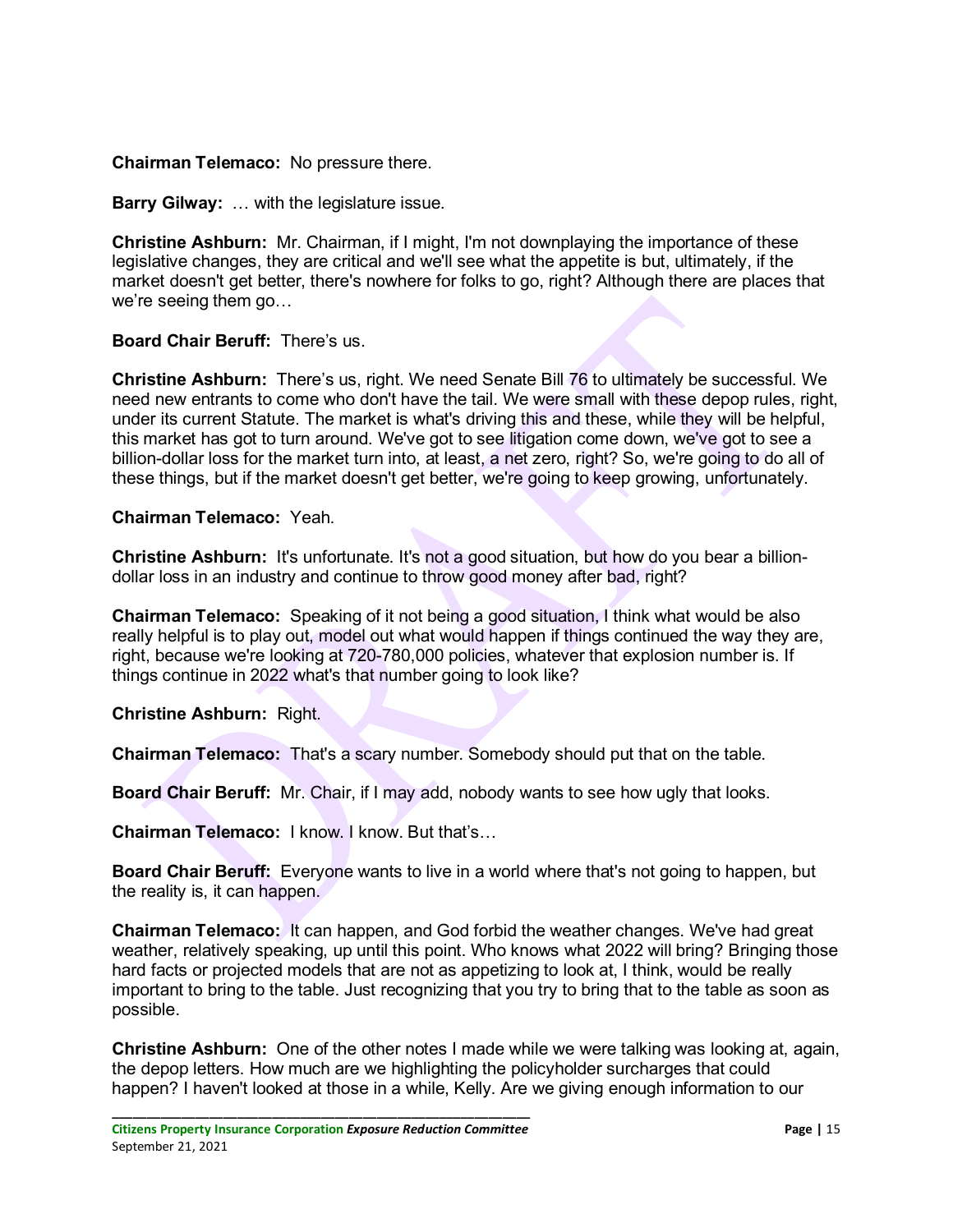customers? While it seems cheaper on the front end, in a worst-case scenario it's going to be much more expensive for them if they're with us, and we have to do a policyholder surcharge. I just made a note to, again with Carl and team, look at how we're communicating when the opt outs and the offers go to see if we can't encourage more folks, to take one of the offers they get.

**Kelly Booten:** To answer your prior question, we do scenario planning, and we are now taking the financial forecasts and playing that out into three or four different scenarios. One of them being, these numbers continue at this pace with a storm and what that could look like. Then we do stress testing of our systems based upon those volumes, anticipated claims, etc. We stress test our systems, people, process, tools, basically. What do we all have in place to look at those types of scenarios, so we're doing that.

**Chairman Telemaco:** Yeah. I think stress testing against what we have and the impact it has on Citizens, I'm sure you do that. Maybe what I'm saying is that some of that needs to be visible to the folks looking at the legislative concepts that we were trying to get passed because if they don't see it in black and white, they may not sense the urgency, and I'd hate for the opportunity to pass us this time around. That's what I'm saying. Any further questions?

Okay. Thank you. We can move on to the Clearinghouse, Depopulation, and FMAP. Who's speaking to that?

**Kelly Booten:** It's all four of us, but Carl is going to lead it.

**Chairman Telemaco:** Okay. Go ahead Carl.

## **6. Clearinghouse, Depopulation and FMAP Program Results**

**Carl Rockman:** Thank you. This is Carl Rockman, for the record. I'd like to provide a quick update on Clearinghouse and Depopulation, then turn over to Jennifer, Kelly, and Christine.

On the next slide I just want to highlight the participating carriers in the Clearinghouse. Remember Clearinghouse is a function of having a carrier on the other side making bids on the business. These are the 10 carriers that are connected to the Clearinghouse but seven are currently active. That will ebb and flow based on the carrier's appetite. Carriers desire to look at Citizens as a potential opportunity to grow but with tightening conditions, that becomes a market dynamic. Nonetheless, these are the great partners that we have connected in the Clearinghouse today.

The next slide will show the results of the Clearinghouse from a new business perspective. The numbers that you're seeing here are reflective of Q1 and Q2 2021. I'll just briefly walk the Committee through what these numbers mean. I'd like to draw your attention to the top line where it says H03 New Business. That's our primary homeowner line. For the time period measure, there were 297,803 submissions. Those are agents asking the Clearinghouse "can I write this policy in Citizens". Clearinghouse then goes out to the companies, looks at who's bidding on it, and comes back with a price determination. What you're seeing reflected in the third column is, if an offer comes back that's greater than 115% of Citizens, that customer is still eligible to be written as new business. They could take that offer and some do, but if that price point comes in at 115% of Citizens, they are still eligible. What this says is of the 297, 33,000 of those customers were eligible to come to Citizens.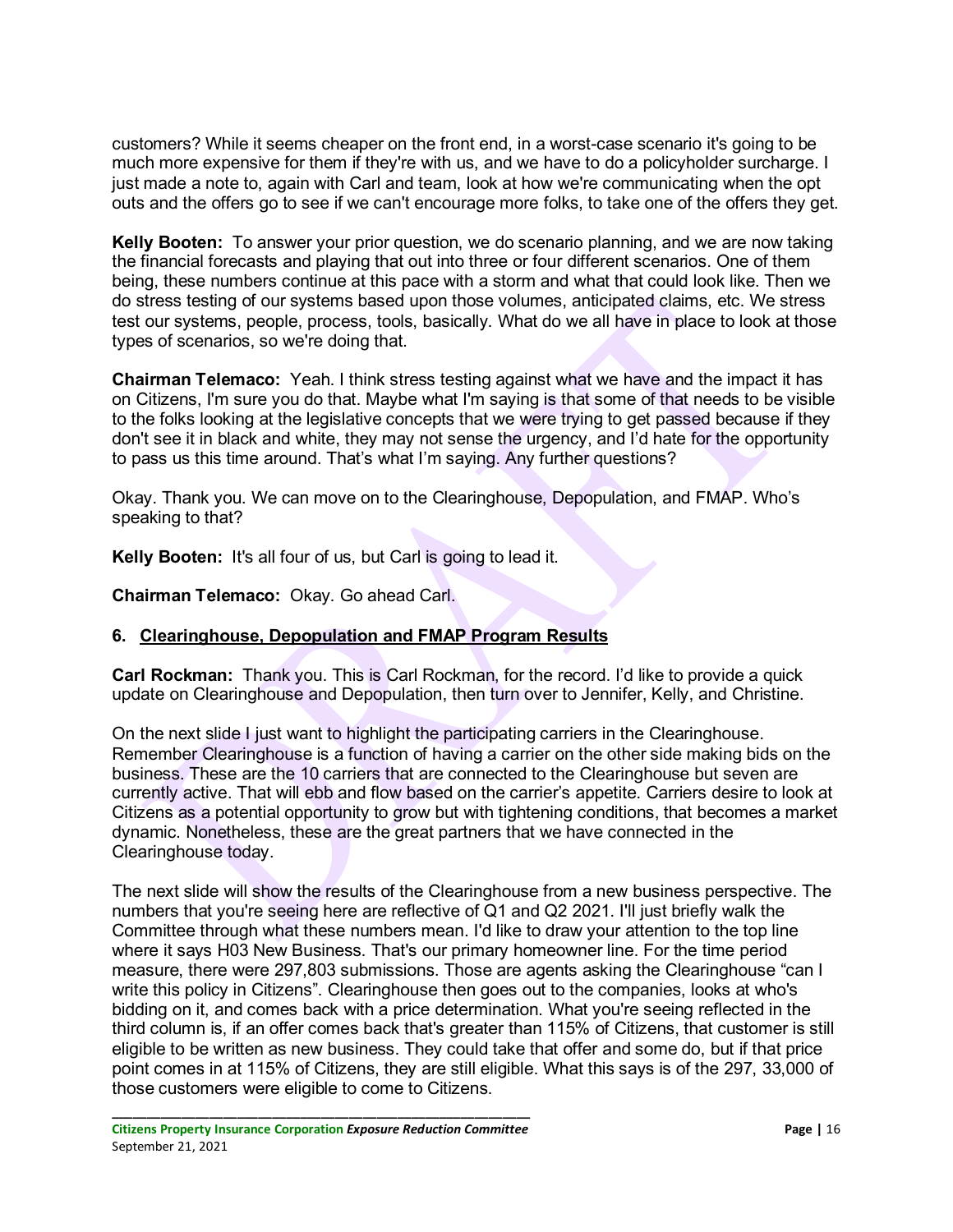The next column, though, for customers that receive a premium that's 115% less than Citizens, those customers are deemed ineligible. The price is too close to Citizens and the new business Statute blows in our favor. Four percent (4%) or 13,000 of that 297 could not move to Citizens, they were blocked, the agent could not move them in.

The additional line, 3,692 risks, those are risks that we wouldn't even take given our underwriting standards. So, homes with damage and other underwriting conditions that the agent disclosed made 1.24% uninsurable with Citizens.

What that means is the 83% represents the balance, what's the net net of the 297 going through the Clearinghouse. About 83% of our homeowner line still can come into Citizens should the customer choose because the statutory rules or no offer being made allows them to come into Citizens.

The next slide will show the historical results, and you can see on the historical results that the interesting story is the blue bar. You can see how that ineligible for Citizens has gone from 9% to 10 to 6, and now is one of the lowest points at 3.6. This reflects market conditions, it reflects pricing relativity, and reflects carrier appetite. We would love to see that blue bar of ineligible go up, but we obviously need price proximity to that in new business and then willing carriers. Carries with the capacity to take on more new business, and that certainly with the tightening markets right now may not be the case in every situation.

We do have a slide to report on the 20% legislative change. The Committee is aware that we did get legislation effective 7/01/21 that did change the new business premium rule. So now, statutorily, if the customer is within 120% of Citizens, they're no longer eligible. The threshold used to be 115%, and what this exhibit is intended to show you is what is the net net of that over a time period from 7/01/21 – 8/24/21. The addition of the 120% rule allowed us to make an additional 567 policies ineligible, about 81 per week. If we run that out for the remainder of the year, we would estimate about 4,200 additional policies being ineligible assuming the same quote volume and same pricing relativity to these carriers.

We'll take it. It is having an impact, and we will take anything we can get in this space in order to make our price and the price of the other carrier deem people ineligible to come to Citizens because they've been made a competitive offer.

To round it out, just a little conversation on renewal. The next page will show the impact of the renewal Clearinghouse. Now, here again, to reinforce what we mentioned to Christine, in the renewal Clearinghouse it's \$1. There is no 15 or 20% rule in the renewal Clearinghouse and look at the impact here – in HO3, 86,000 renewals went through. Only 499 were eligible for Citizens or got an offer where Citizens was still available. Seventy-three were deemed ineligible. The 499 - they received an offer from another carrier, but the vast majority haven't received an offer at all. They haven't received an offer from a participating carrier. Again, that speaks to market conditions, carrier appetite, etc. So clearly, some relief here with the renewal Clearinghouse moving it up to that 120% rule. We knew that would have an impact and could make the renewal Clearinghouse a bit more attractive to new entrants.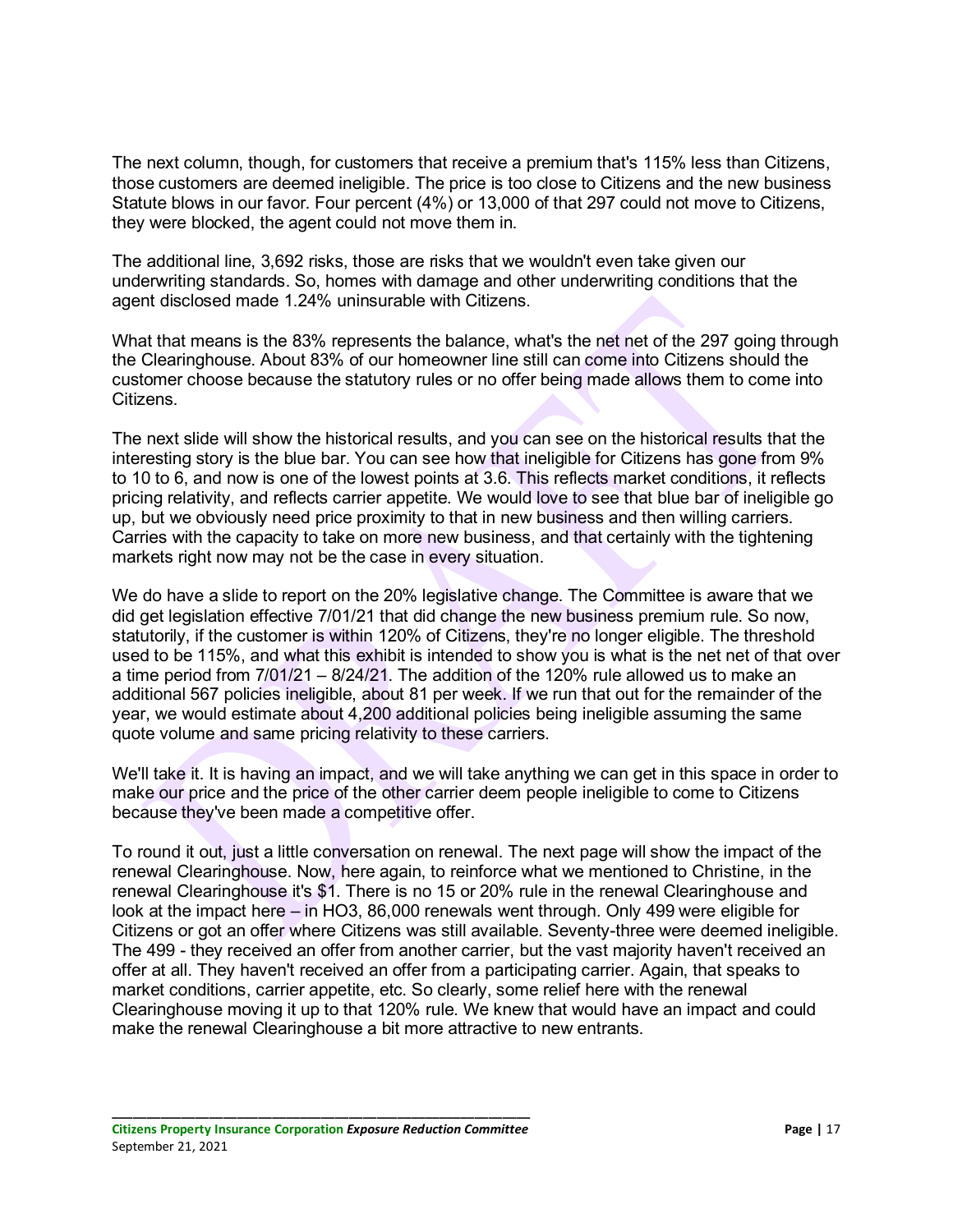And then the last part of the report on Clearinghouse is just the overall trend which you can see on the next slide. While the overall trend in 2018 was modest, it has just deteriorated from there based on pricing relativity and carrier appetite.

That concludes my report on Clearinghouse. I'll be happy to take any questions before I turn over to Jennifer.

**Chairman Telemaco:** Any questions? You can move on.

**Carl Rockman:** I'll turn it over to Jennifer.

**Jennifer Montero:** Thank you, Carl. On the next slide is the history of depopulation. One of the predecessors of Citizens was the Florida Residential Property and Casualty Joint Underwriting Association, the FRPCJUA. They started doing takeouts in '96 that had bonuses in them. They established the incentive program with a fixed dollar amount, so they ranged from \$100 up to \$300 depending on which program they were in and there were multiple programs. You had to keep the policies for at least three years, and you couldn't cancel the policy unless it was nonpayment of premium or the policyholder's choice, and you had to carry over the same kind of business. You couldn't take an HO3 and write them a DP3 unless they requested it.

We did try to get some information on the FWA, the Florida Windstorm Underwriting Association, which was the other predecessor that merged to become Citizens. We found two take outs, but nothing else. We don't have a lot of data there, so this is mostly focused on the FRPCJUA.

In September of 2003, Citizens Board did approve a new set of takeout incentives and the programs for these were very similar to the other ones; however, it was no longer a flat rate, a flat dollar percentage, it was a percent of the premium, rather than the fixed dollar. The payment of bonuses essentially ceased after 2006. The legislature restricted the bonus amount to \$100 per policy and also required that the policy be renewed by the assuming insurer for at least five years, so they increased it from three to five.

On the next slide is the same information between 2003-2006 with the different programs charted here. It is noteworthy to see in 2006 that our policy account jumped about 300,000 policies. That was the novation with Poe when they went under, and 300,000 policies came to Citizens in one day. Next slide.

From 2003 to 2006 they had some specific takeout programs. The Enhanced Takeout Program requirements were that you had to submit at least 30,000 policies and a 5% limitation on the HO4 and HO6's. The benefits were \$300 per policy, so that would go into escrow and sit there for three years until you proved that you kept the policy that long. We also set up a \$210 per policy contingent catastrophe reserve so that if the wind did blow, that money would be there. The \$210 per policy went into an escrow account, as well. That was all released back to Citizens because during this period the wind never blew. Also, the three-year assessment credits, so for the regular assessment it's based on your company's direct written premium divided by the statewide aggregate direct - that was the participation ratio. If you did this under this particular Program for three years, your assessment would be zero, your percentage was zero, you were zeroed out, so you didn't have to worry about that. And then the waiver of the Ceding Commission.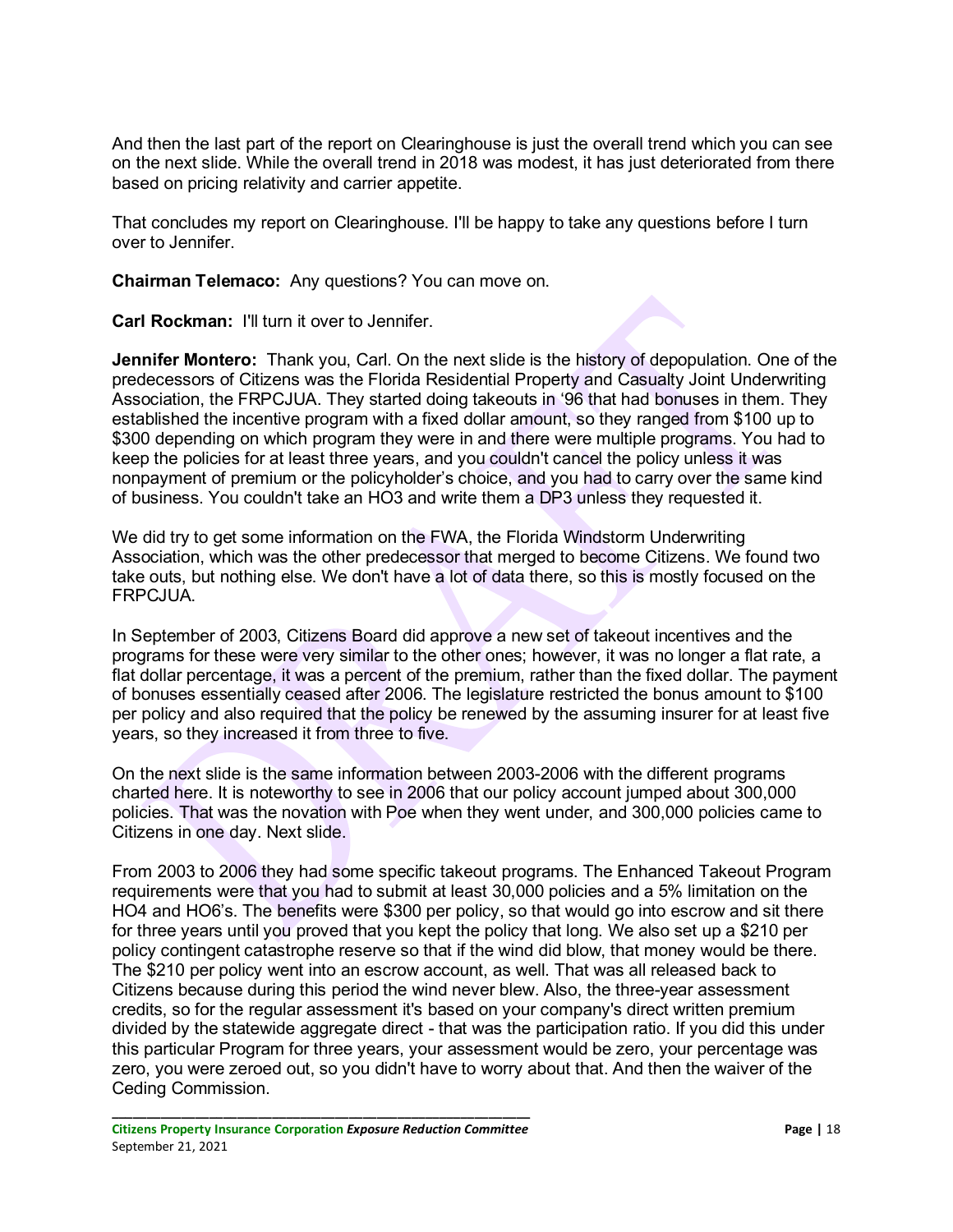We had the bonus programs for the PLA and the HRA. The HRA was called the High-Risk account. It's what Coastal is now. We renamed it mostly because when we issued municipal bonds people thought they were high risk bonds, yeah junk bonds, so we had to change the name to Coastal. There were multiple bonus programs in these accounts, and these are the ones that were paid a percentage rate of policy premium for each policy based upon the specific program.

And then the Non-bonus Program, which is what we have today. We did have people participating '05 and '06 of taking out policies and not getting an incentive for it. Honestly, when we did stop it in 2006, we didn't see a drop in the takeout rate. I think that incentive worked well in the very beginning when no one had done this before, but I think if they're going to take a policy, I think they'll do it whether there's a bonus or not - just my thoughts.

The next slide is a recap of the history slide of everything that's happened. This is a recap that you were shown at the March meeting.

If there are no questions, I will turn it over to Kelly.

**Kelly Booten:** The next just finishes off the depopulation history and really shows what we were talking about earlier with the offers made and the percent still assumed, that problem we're trying to solve with legislation. You can see the percent assumed, and the years in which it started dropping in the 2013 - 2017 timeframe that we talked about earlier.

The other little change in 2017, you notice that the % Assumed on Date of Assumption and % Still Assumed are the same. That's because we changed the opt out period. They used to be able to opt out 30 days after the assumption, so there was a difference in those two percentages. We don't do that anymore, and it has made life a lot easier.

If there are no questions on that, I will move into a quick FMAP brief. The next slide is our FMAP Online Referral Program. We talked about this in the July FMAP Board of Governors meeting and will be reporting on the changes there and the progress we're making in this Committee going forward.

The numbers on this slide are pretty much consistent with what we reported last time. It includes the Request Received through the online referral program, the Offers Accepted, Requests Converted, and then the Exposure Placed in the Private Market.

The next slide is the proposed enhancements that we communicated last time. We call these our tactical enhancements to the current FMAP platform where we are improving the back end and also introducing visibility to it, and Christine is going to cover that when I finish here, also enhancing it to do data prefill and implementing a change to require agents to have at least 10 appointments. In this area, Jeremy Pope and his team did a customer outreach survey to those people that use the FMAP service to see what their experience was. Overall, the experience was good. They did point out the one thing we were trying to change here, which is that they were bombarded with different agents marketing them, and it was a little bit overwhelming. One thing we did find out, though, is that a lot of those people using FMAP were actually shopping for a better price. We thought most of them were people that didn't have insurance at all. We did uncover that the realtors are the number one referral method for why people use FMAP.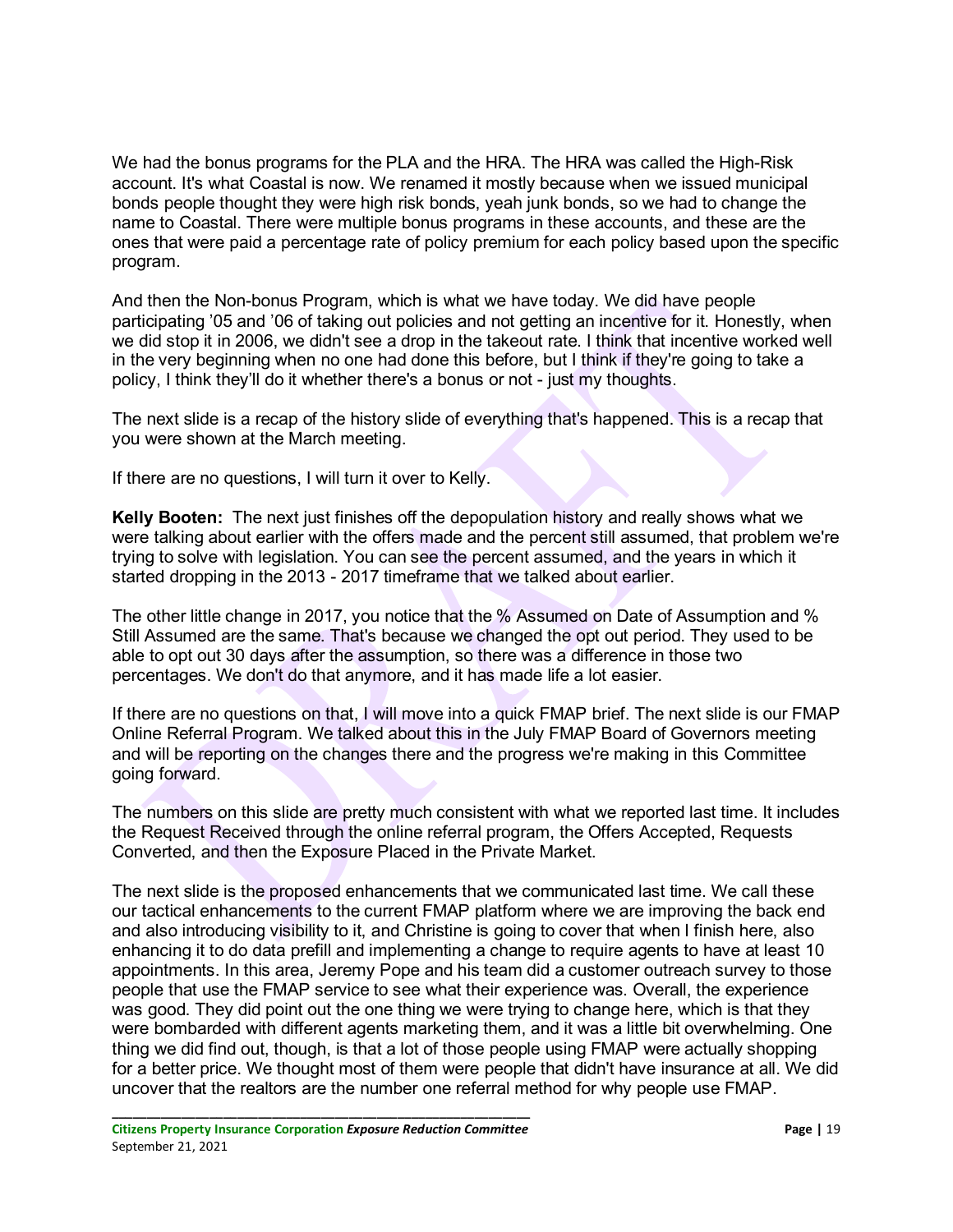So, we have all these things going on, they're pretty much on target. The only delay would probably be to the one that's marked Q3 for Recruit Companies. We want to get the system enhancements made and then go after that. It would be better to wait till those changes are done, so that one will probably delay to Q4.

Then the larger, more substantial changes, the FMAP 2.0 Insurance Exchange we're calling it, which is our future new business eligibility platform that we described at the last meeting, which is really a future look at how do we get FMAP to show more markets available to the consumer. We're going to go out to market with a solicitation for that capability, as well as replacing the current Clearinghouse, and come up with creative ways of doing that. Our target to let that solicitation is in December.

And that concludes my report. Christine is going to cover the Marketing Capabilities.

**Christine Ashburn:** Thank you. Mr. Chairman, Governor Beruff, you did ask us at the last meeting to provide you some better detail on what our marketing capabilities are with current vendors and internally. We do have what I believe, and they are my team so I will brag on them, what I think are some excellent capabilities internally. We can always enhance those, which is why we do have contract resources. We have creative team experience in print, graphic, web design. We do have an established voice with our agents and other stakeholders and customers. We have video production capabilities, virtual learning and training expertise that can absolutely be leveraged to work on FMAP and FMAP marketing.

We've already worked with Kelly and her team on updating the current FMAP site. We do have a trusted digital presence; we are a trusted source as a government entity.

We have great partnerships with the realtors and, as you heard Kelly say, they are our number one referral to FMAP. Realtors, there are 100,000 members of the Florida Realtors in our state. As we know, real estate is a huge part of our economy and we have partnered with them to go straight for their newsletter. They communicate with their members five days a week. We look forward to doing that with both them and bankers and agents and other trade affiliated groups that might be able to help us get the word out that FMAP exists at the time of a home purchase in areas where we know there could be markets.

We have an extensive traditional media network. You've met Michael Peltier. We work closely with resources around the state. I'm traditional in what I'd call the kind of the old school media channels.

In addition, and I think Mr. Chairman, this is where you kind of wanted some information. We do have an advertising partner with the C-Com Group. They are a Miami based, full service, multicultural marketing and communications agency. They were established in 2001 and they've been providing advertising communication services to us since late 2015. They absolutely have creative concepting and production for radio, TV, digital, social, print, and what I do appreciate about them is them being in this market. They know this market very well. Obviously, we write a ton of business in this market. When we leverage them following storms, or for other emergency situations, that gives us a huge resource statewide, but the tri-county area is a big part of our business, as we know. I think they could also be hugely helpful in developing a full tilt marketing campaign for FMAP and trying to get FMAP out there, multi-language, full time associates. They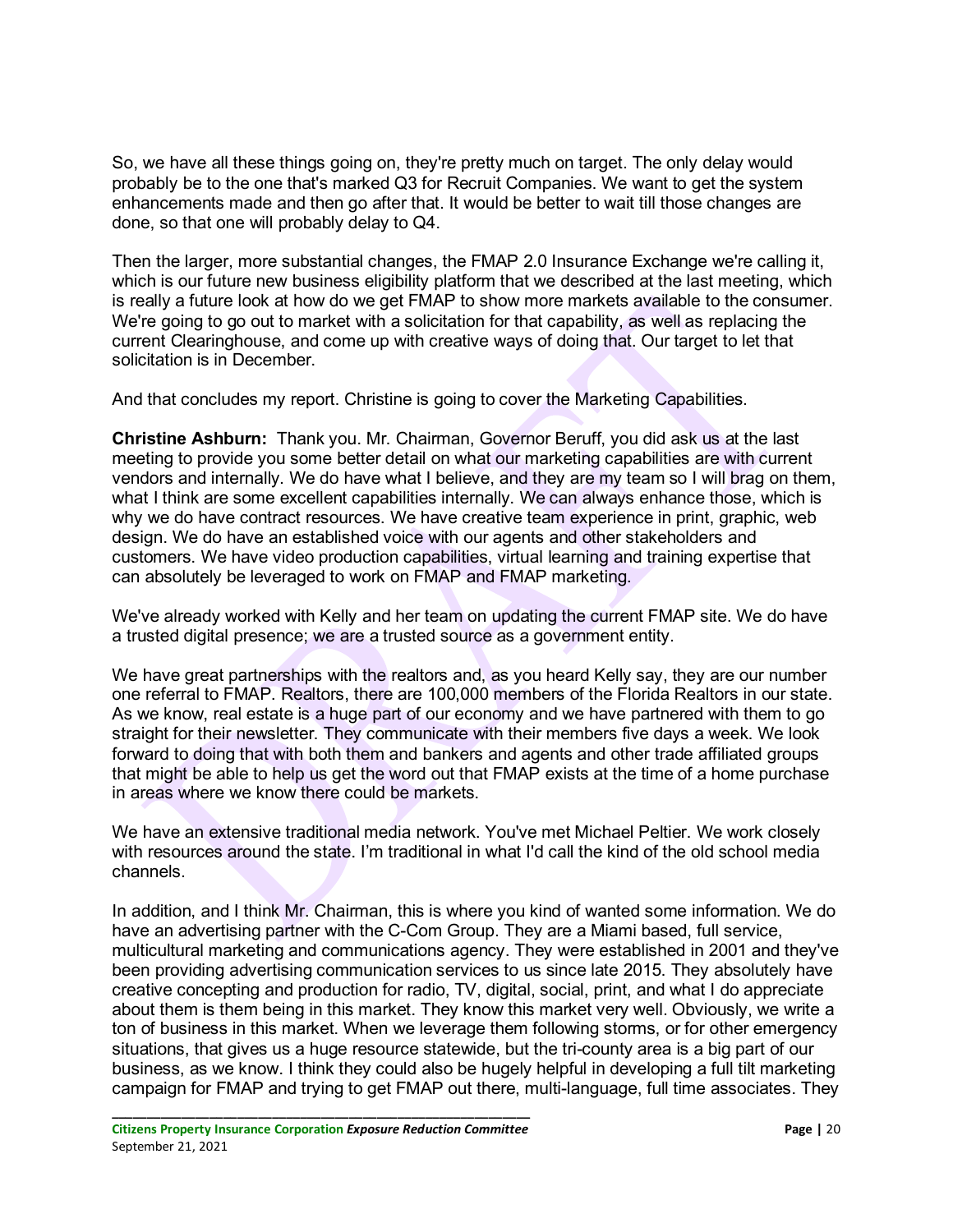are also the ad agency of record for some pretty powerful brands here in Florida: Florida Power & Light, Gulf Power and some other J&J affiliated brands. So, they do have a good presence and a good reputation. We've been pleased with their work for us in the past.

Candidly we've mostly used them, if not exclusively, for storm-related issues, but the contract that we are in with them now actually calls for education and other crisis communication, so it's not just for emergency advertising. We believe the contract that's in place could absolutely be leveraged without a new procurement to involve them in any FMAP marketing needs.

One of the things we're going to do short term is we can do targeted Facebook and other social media platform advertising in areas where we know there could be markets where we want to try to encourage folks to use FMAP before they come to Citizens.

I do believe the most value we're going to see from FMAP marketing is really going to be when we get to that future state. But in the meantime, we should certainly be getting the word out about its existence and ensuring that customers, and Floridians, it's not our customers, these are Floridians, are aware that FMAP is there as a resource and maybe we can help get those numbers up.

We also have an exclusive partnership with the Florida Public Emergency Response Radio Network, so think your NPRs of the world. We have a year-round sponsorship with the 13 public radio stations and 11 public television networks. We routinely use that to remind folks to call Citizens First. We are able to quickly change that messaging that runs year-round when there's a storm in the box, but nothing would preclude us from also leveraging that resource that we've already paid for to add in some FMAP advertising and start directing folks. I can't tell you the number of times I've gotten feedback that folks hear about us - employees in Jacksonville, friends of mine around the state - I heard you, I heard about Call Citizens First on NPR on the way to work today, so there is still a traditional radio usage in this state. I think it's a perfect opportunity, we've already paid for it, where we could very quickly get some FMAP messaging out on that.

So, with those resources we feel like we have the capability necessary to do whatever the Board would like us to do to try to get more visibility and more, I would say, take up or use of the Florida Market Assistance Plan.

#### **Board Chair Beruff:** Mr. Chair?

#### **Chairman Telemaco:** [silent acknowledgement]

#### **Board Chair Beruff:** What's our spend with these folks a year?

**Christine Ashburn:** With the C-Com Group, we only pay them if we use them. With Irma we spent a good amount of money. The total contract amount came before the Board at several hundred thousand dollars under the contract and I would need to check to see how much of what we've used. From a budgeting perspective, though, Citizens budget-wise, I have some money budgeted, enough for media needs, but of course this Board could choose that they want us to spend more money. So, it's...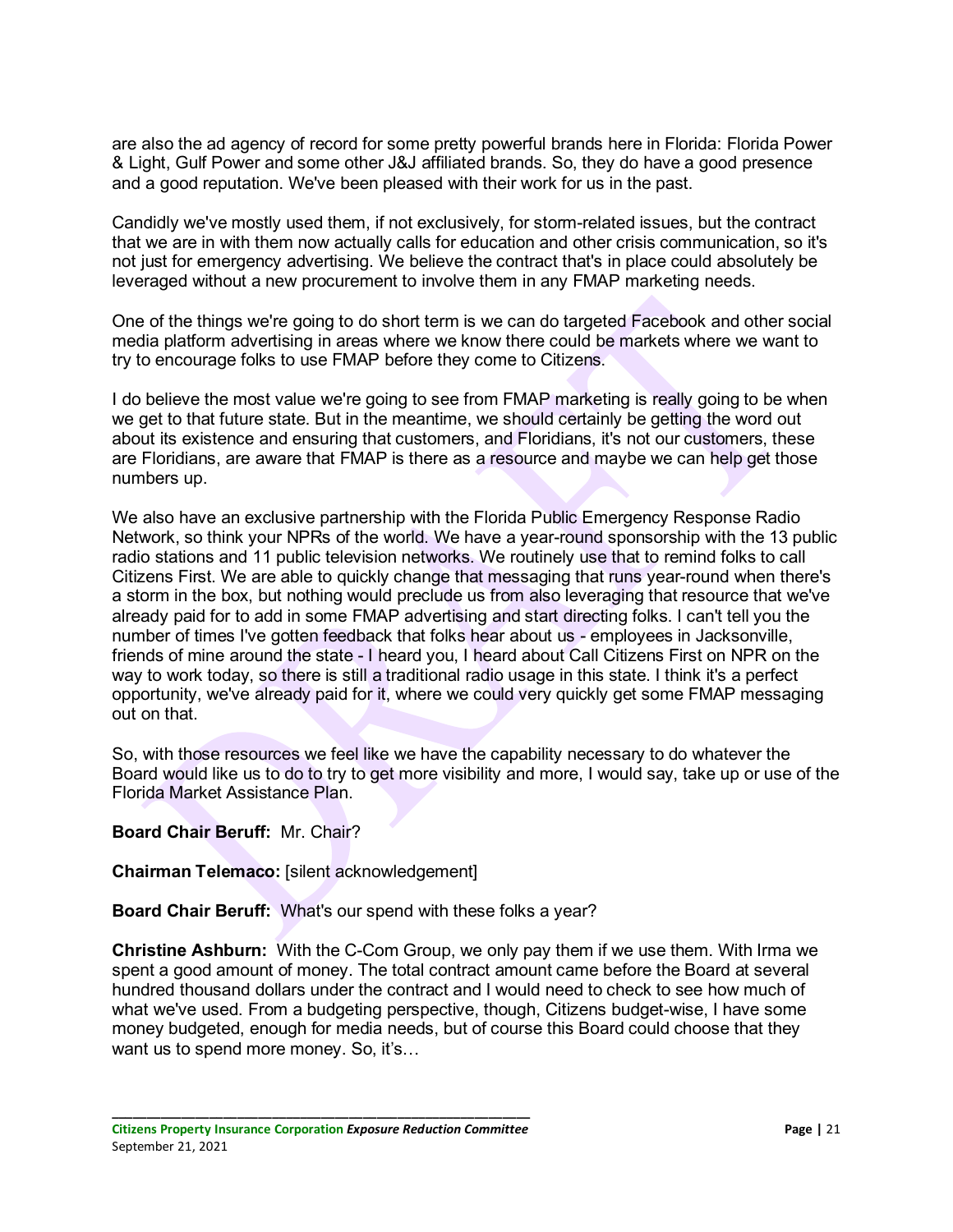**Board Chair Beruff:** Okay, so at least this Board Member would like to see an advertising campaign strictly to promote the FMAP…

**Christine Ashburn:** Sure.

**Board Chair Beruff:** … function because the Irma and those other things are for other reasons…

**Christine Ashburn:** That's right.

**Board Chair Beruff:** …okay? But if we want to drive people to other insurance options than Citizens, we have to drive to the FMAP option, right?

**Christine Ashburn:** Yes.

**Board Chair Beruff:** So, a campaign that's focused, they can even come before this Board in another meeting and make a presentation as to what they think they can do for us. I mean, Google analytics can drive…

**Christine Ashburn:** Sure.

**Board Chair Beruff:** …We can get all the data we want whether or not it's effective pretty quickly by driving it to the website and then get the report, which costs peanuts, to find out if we're really growing the amount of people driven to FMAP…

**Christine Ashburn:** Right.

**Board Chair Beruff:** …we need to connect those dots. The advertising firm driving the clients there, whether they do it through Google or Facebook or Twitter or any of the applications, and we should try to get that done and start as soon as possible so we can start, month by month, seeing if that is growing. If it's not growing, then we're not hitting the right media markets and it's not very expensive. So, can you try to…

**Christine Ashburn:** Certainly.

**Board Chair Beruff:** …land that plane, with a combination of…

**Christine Ashburn:** Certainly.

**Board Chair Beruff: …**money.

**Christine Ashburn:** And, as you know, social media advertising is cheap, I mean …

**Board Chair Beruff:** Very cheap.

**Christine Ashburn:** … it's very cheap and very cost effective, and you can target areas where we know there might be markets. There's…

**Board Chair Beruff:** You can even go further than that and start targeting words…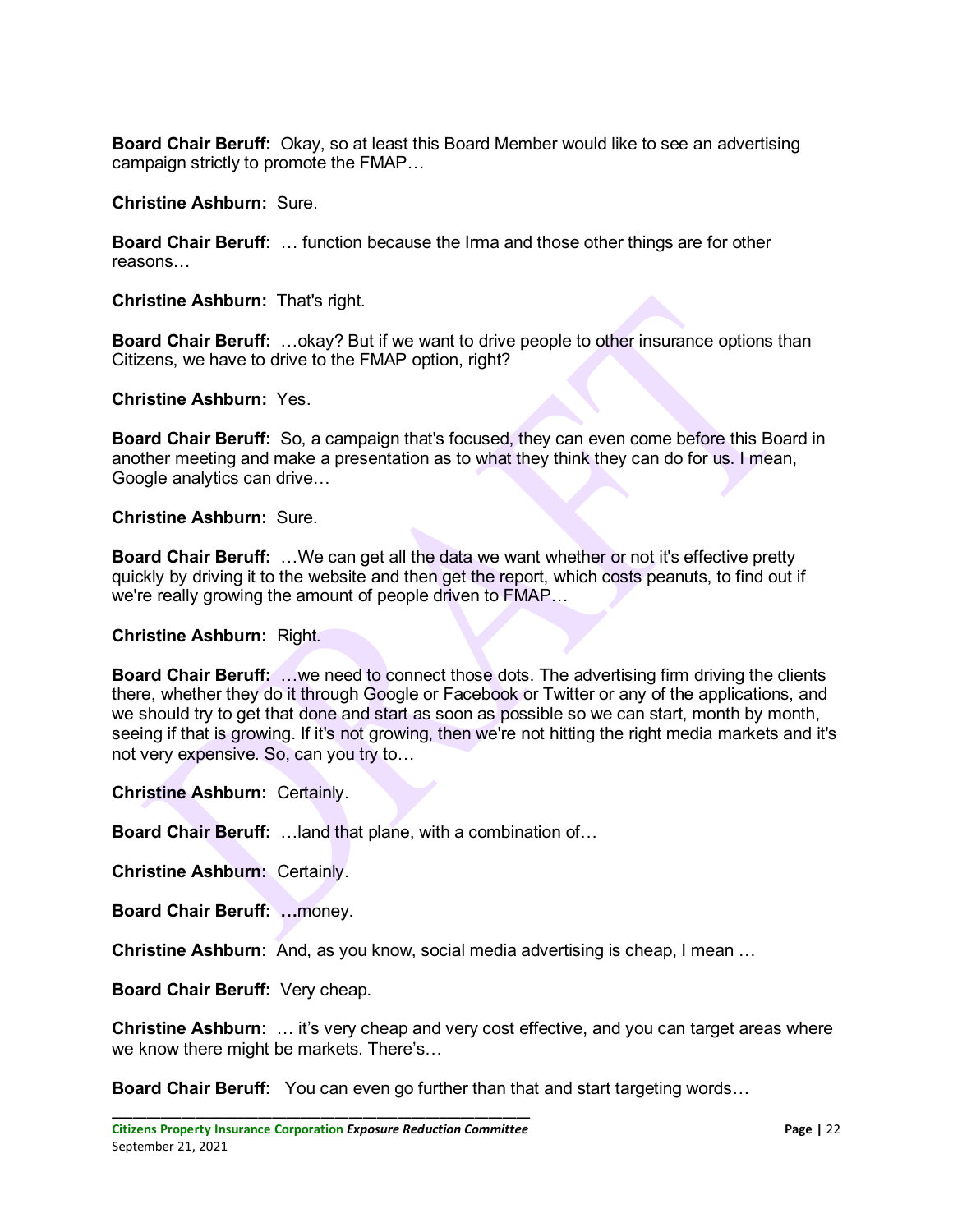**Christine Ashburn:** That's right.

**Board Chair Beruff:** …to drive them to our website and so forth. We have to start doing that to try to get more people away from us. Especially if it's for small dollars.

**Christine Ashburn:** Right. We can…

**Board Chair Beruff:** It's insignificant dollars.

**Christine Ashburn:** We can certainly put a campaign together through all of our channels working with our partners and the private market and our own internal resources to put, what I would call, a full tilt FMAP marketing campaign, together to try to get the numbers up of the folks using the resource.

**Board Chair Beruff:** If you remind me Thursday, I'll send you a dash report I get from my marketing…

#### **Christine Ashburn:** Okay.

**Board Chair Beruff:** …people. It's a rolling 12 months that shows how we're doing over a 12month basis. Probably should show you two years because COVID did have a bit of a swing in it, but it's not hard to track and you can see if they're successful or not.

**Christine Ashburn:** Okay. I will send you a note on Thursday.

**Board Chair Beruff:** Thank you.

**Chairman Telemaco:** Well, I think you took a question away from me, because I was going to ask how *do* we measure success, how do we measure success with FMAP, how do we know that we're winning? Is that clear to us?

**Kelly Booten:** My answer to that would be if the numbers on that one chart that had the amount of usage for FMAP get increased, and we can come up with a target number on that easy enough. Then another measurement would be, are we able to keep things coming into the Citizens pipeline and we have ways that we measure that, as well, but you first have to get more people using it.

**Chairman Telemaco:** Right. I think it would be good the next time we meet to talk about the success of this initiative, and we should have some numbers on the board that we can start tracking. I think that would be helpful.

**Board Chair Beruff:** To the Chair's point, we should be able to get monthly numbers. It's easy to track.

**Kelly Booten:** Certainly. Yes.

**Chairman Telemaco:** Any other questions?